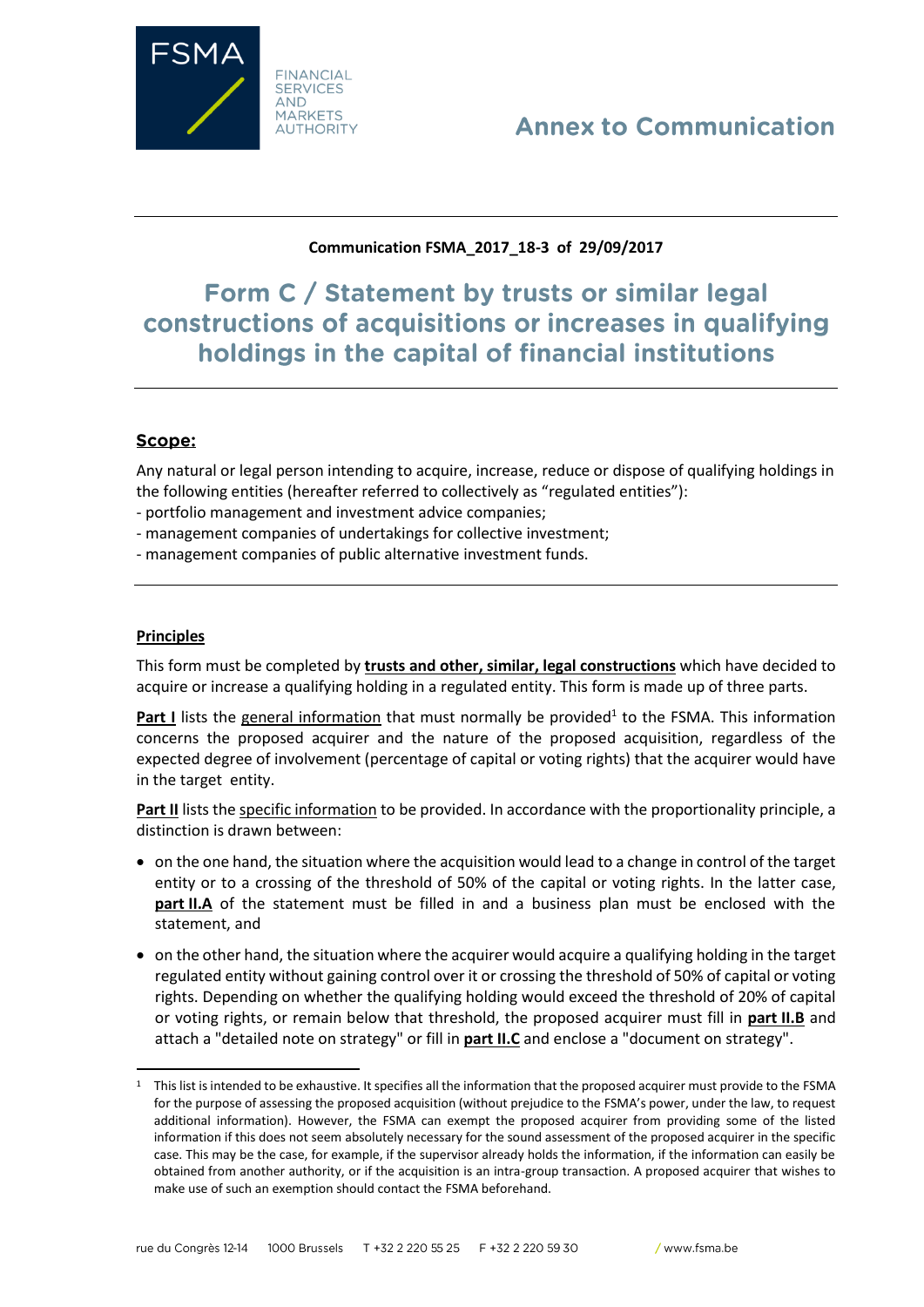In **Part III**, the proposed acquirer can provide the FSMA with any other relevant information, so that the FSMA can make a prudential assessment of the proposed acquisition with full knowledge of the facts.

Besides, this part of the form contains a formal declaration which the proposed acquirer or its representative must sign and which attests that all information communicated is complete, not misleading or deceptive, and is provided honestly and in good faith.

Attention is drawn to the fact that the FSMA may ask the proposed acquirer to provide documents evidencing that the statement is true (e.g. recent extracts from the criminal register) and, if needed, request such confirmation from other Belgian or foreign authorities (e.g. judicial authorities, other regulators).

This form includes a summary statement which the proposed acquirer is asked to fill in.

| <b>Summary statement</b>                                                                  |
|-------------------------------------------------------------------------------------------|
| Target regulated entity:                                                                  |
|                                                                                           |
|                                                                                           |
| Name of the proposed acquirer-trust or legal construction:                                |
|                                                                                           |
| Represented by:                                                                           |
|                                                                                           |
|                                                                                           |
| The proposed acquirer is acting in concert with other shareholders or proposed acquirers: |

- **O** Yes
- **O** No

This statement relates to a decision:

- **O** to acquire a new qualifying holding or to increase a previously acquired non-qualifying holding in such a way that it becomes a qualifying holding
- **O** to increase a previously acquired qualifying holding

This qualifying holding is:

- **O** a direct qualifying holding
- **O** an indirect qualifying holding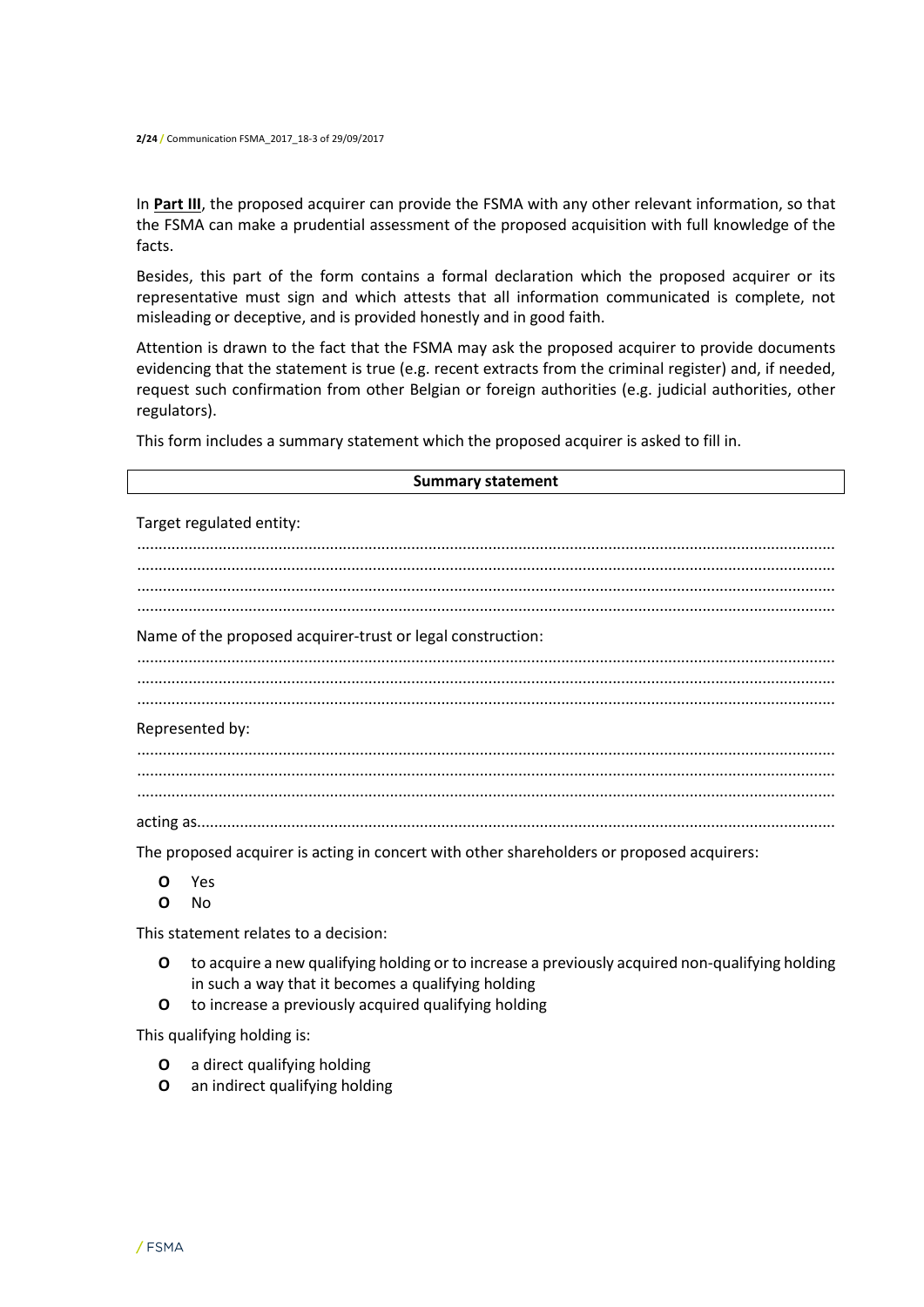As a result of the acquisition, the following legal threshold for notification would be crossed:

- **O** ability to exercise a significant influence on the management of the regulated entity (holding of less than 10% of the voting rights or capital of the regulated entity);
- **O** 10% of the voting rights or capital of the regulated entity;
- **O** 20% of the voting rights or capital of the regulated entity;
- **O** 30% of the voting rights or capital of the regulated entity;
- **O** 50% of the voting rights or capital of the regulated entity.

List of annexes enclosed with this statement:

|                                                                                                                                                                     |                        | <b>Yes</b> |                                       |    |
|---------------------------------------------------------------------------------------------------------------------------------------------------------------------|------------------------|------------|---------------------------------------|----|
| Subject-matter                                                                                                                                                      | Paragraph<br>no.       | Annex no.  | Number<br>of pages<br>in the<br>annex | No |
| Documentary evidence of the legal existence of the declaring<br>trust or legal construction                                                                         | $1. (2.1)$ to<br>(2.4) |            |                                       |    |
| List of the persons who effectively direct the business of the<br>declaring trust or legal construction                                                             | 1. (2.5)               |            |                                       |    |
| List of the beneficial owners of the declaring trust or legal<br>construction                                                                                       | 1. (2.8)               |            |                                       |    |
| Supplementary individual statements ("Forms Cbis") by the<br>persons who direct the business of the trust or legal<br>construction                                  | 1. (3.1)               |            |                                       |    |
| of<br>supplementary<br>individual<br>Number<br>statements enclosed                                                                                                  |                        |            |                                       |    |
| Number of annexes to the supplementary<br>individual statements enclosed                                                                                            |                        |            |                                       |    |
| Additional information provided by the proposed<br>acquirer in connection with the supplementary<br>individual statements by the persons who direct its<br>business | 1. (3.1)               |            |                                       |    |
| Convictions for criminal offences of the proposed acquirer                                                                                                          | 1. (3.2) (a)           |            |                                       |    |
| Current criminal investigations or procedures                                                                                                                       | 1. (3.2)<br>(b)        |            |                                       |    |
| Civil and administrative procedures                                                                                                                                 | I. $(3.2)$ (c)         |            |                                       |    |
| Disciplinary actions                                                                                                                                                | 1. (3.2)<br>(d)        |            |                                       |    |
| Investigations, enforcement proceedings or sanctions by<br>supervisory authorities                                                                                  | 1. (3.2)<br>(e)        |            |                                       |    |
| Refusals or withdrawals of authorisation, licence, etc.                                                                                                             | 1. (3.2) (f)           |            |                                       |    |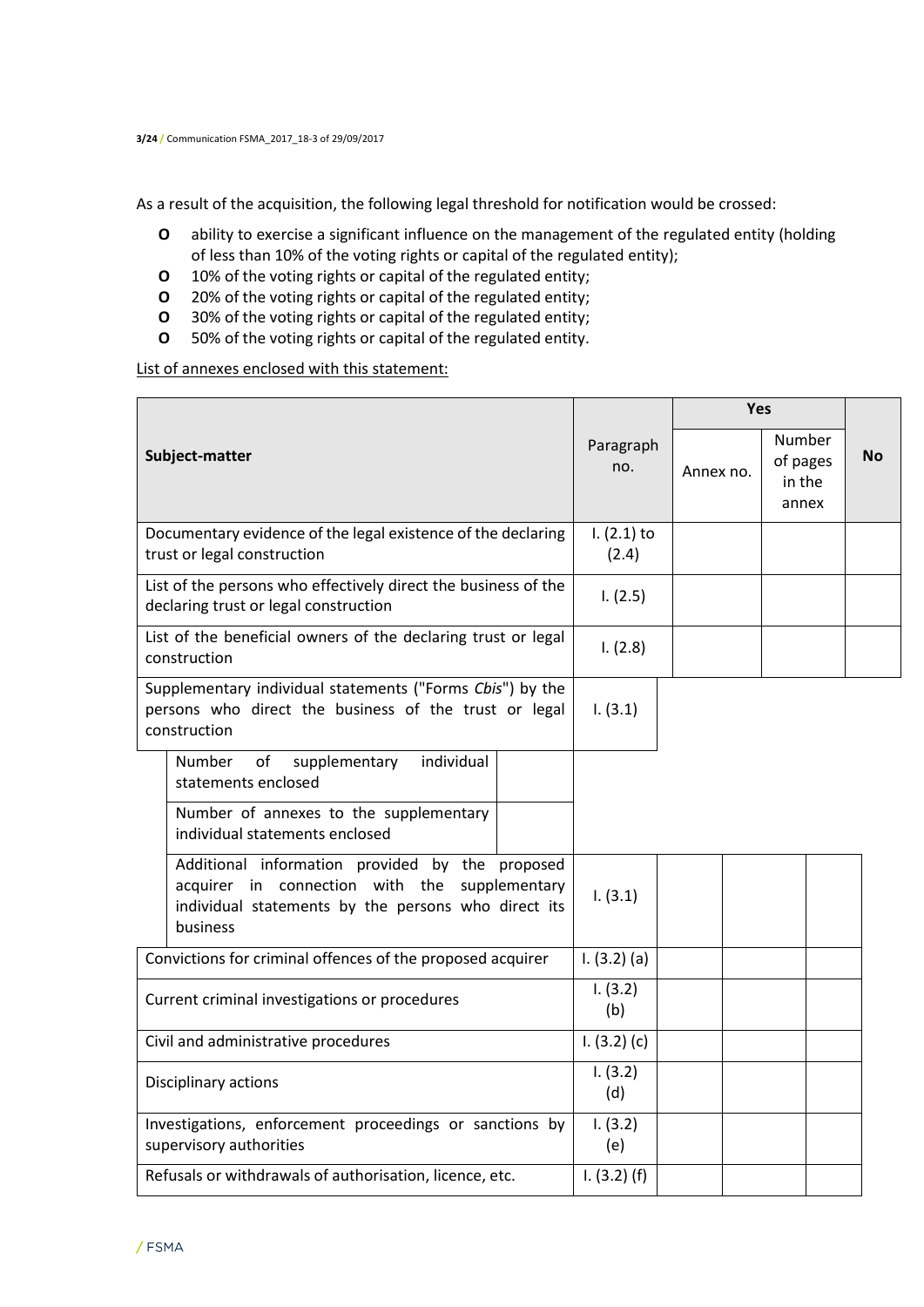| Evidence relating to an assessment of the proposed<br>acquirer's reputation by another authority in the financial<br>sector | 1. (3.3) |  |  |
|-----------------------------------------------------------------------------------------------------------------------------|----------|--|--|
| Evidence relating to an assessment of the proposed<br>acquirer's reputation by an authority in another sector               | 1. (3.4) |  |  |
| Financial and non-financial interests that may represent a<br>conflict of interest for the proposed acquirer                | 1. (3.5) |  |  |
| Financial statements for the last three years                                                                               | 1. (3.6) |  |  |
| General purpose of the acquisition                                                                                          | 1. (4.1) |  |  |
| Diagram showing the structure of the indirect qualifying<br>holding                                                         | 1. (4.2) |  |  |
| Significant influence - qualifying holding of less than 10%                                                                 | 1. (4.3) |  |  |
| Shareholders' agreements                                                                                                    | 1. (4.4) |  |  |
| Actions in concert with third parties                                                                                       | 1. (4.4) |  |  |
| Origin of the private financial resources                                                                                   | 1. (5.1) |  |  |
| Sale of assets to finance the acquisition                                                                                   | 1. (5.2) |  |  |
| Practicalities of the transfer of funds                                                                                     | 1. (5.3) |  |  |
| Access and recourse to financial markets to finance the<br>acquisition                                                      | 1. (5.4) |  |  |
| Bank credit to finance the acquisition                                                                                      | 1. (5.5) |  |  |
| Appeal to other shareholders of the regulated entity to<br>finance the acquisition                                          | 1. (5.6) |  |  |
| <b>Business plan</b>                                                                                                        | II.A     |  |  |
| Detailed note on strategy                                                                                                   | II.B     |  |  |
| Document on strategy                                                                                                        | II.C     |  |  |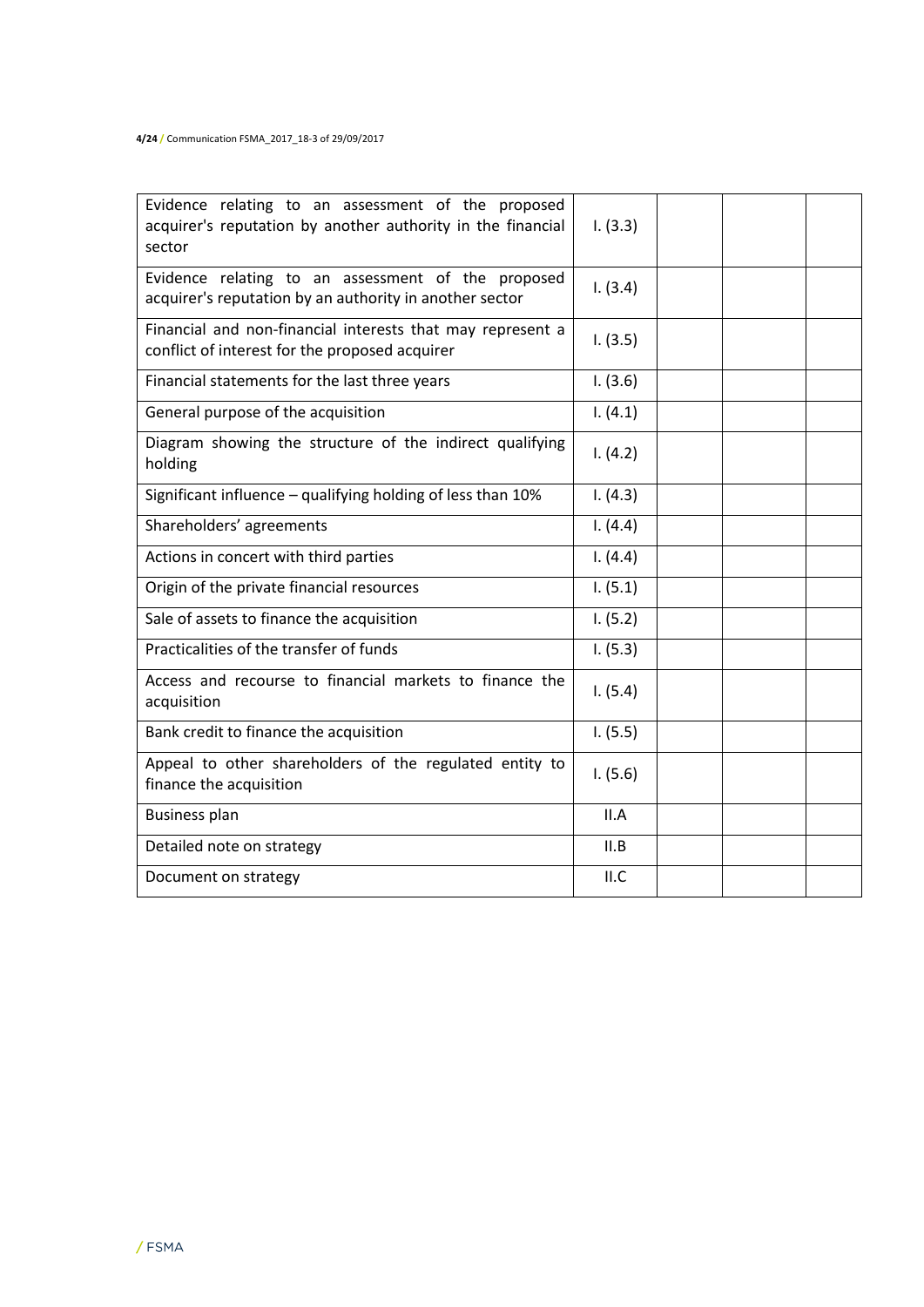5/24 / Communication FSMA\_2017\_18-3 of 29/09/2017

|   | Part I:                                                            |  |  |  |  |
|---|--------------------------------------------------------------------|--|--|--|--|
|   | <b>General information</b>                                         |  |  |  |  |
|   |                                                                    |  |  |  |  |
|   | Name of the regulated entity in which the acquisition is proposed: |  |  |  |  |
|   |                                                                    |  |  |  |  |
|   |                                                                    |  |  |  |  |
|   | 1. Identity of the natural or legal person who filled in the form  |  |  |  |  |
| O | <b>ACTING AS DECLARANT<sup>2</sup></b>                             |  |  |  |  |
| O | ACTING AS REPRESENTATIVE <sup>2</sup>                              |  |  |  |  |
|   | <b>Natural Person</b>                                              |  |  |  |  |
|   |                                                                    |  |  |  |  |
|   |                                                                    |  |  |  |  |
|   |                                                                    |  |  |  |  |
|   |                                                                    |  |  |  |  |
|   |                                                                    |  |  |  |  |
|   |                                                                    |  |  |  |  |
|   |                                                                    |  |  |  |  |
|   | Legal person                                                       |  |  |  |  |
|   |                                                                    |  |  |  |  |
|   |                                                                    |  |  |  |  |
|   |                                                                    |  |  |  |  |
|   |                                                                    |  |  |  |  |
|   |                                                                    |  |  |  |  |
|   |                                                                    |  |  |  |  |
|   |                                                                    |  |  |  |  |
|   |                                                                    |  |  |  |  |
|   |                                                                    |  |  |  |  |
|   | Name and capacity of the signatory of the form:                    |  |  |  |  |
|   |                                                                    |  |  |  |  |
|   |                                                                    |  |  |  |  |

<sup>&</sup>lt;sup>2</sup> If the statement is a joint statement made by a single person on behalf of a group of persons who are related or act in concert, please tick both options.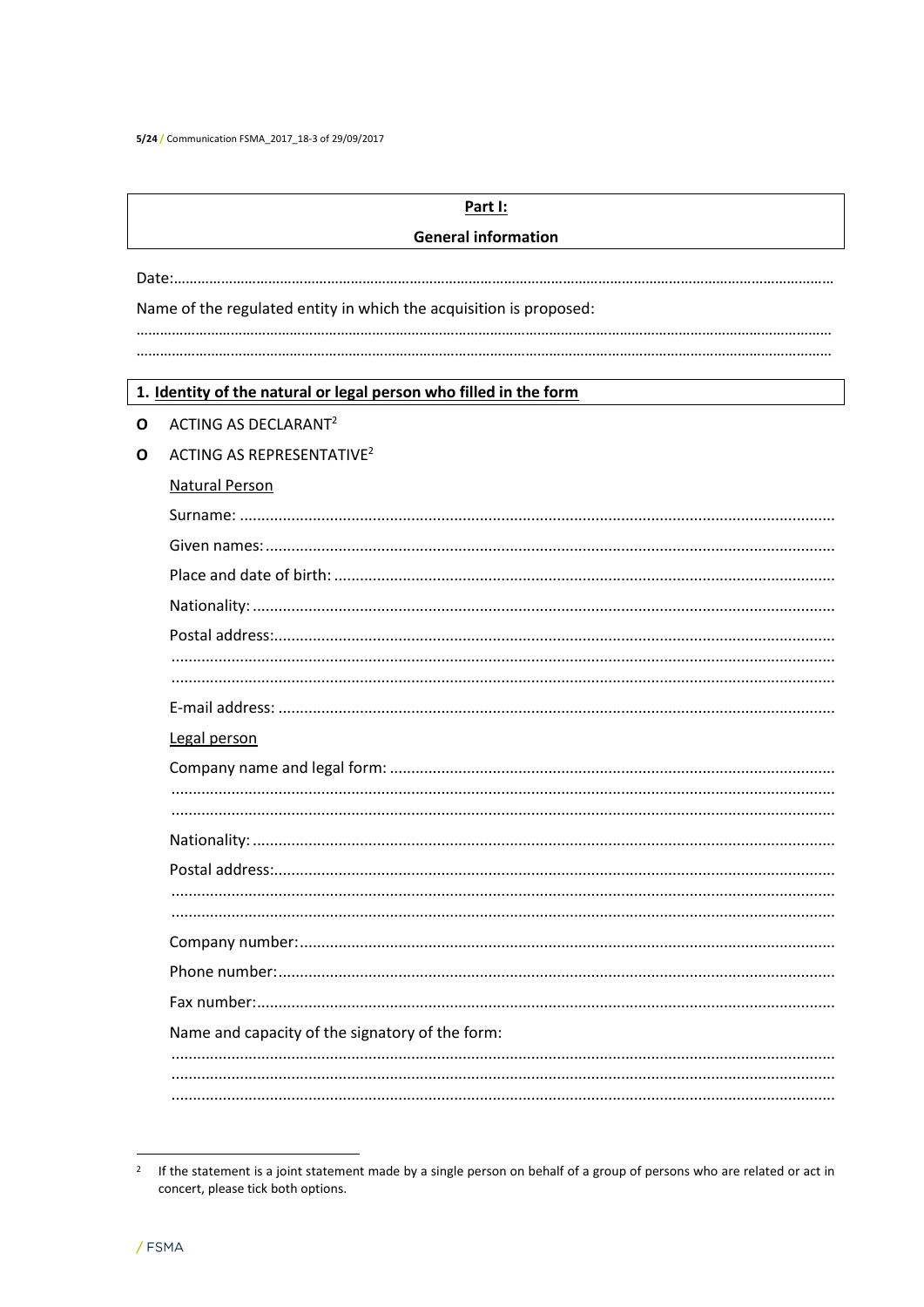## 2. Identity of the proposed acquirer - Trust or legal construction

 $(2.1)$ Name and precise legal form of the declaring trust or legal construction: ................................... 

Probative documents relating to the information provided under paragraphs (2.1) to (2.4) are enclosed with this form.

- Yes: Annex no. ... enclosed with this form  $\Omega$
- (2.5) An exhaustive list of the persons who, in whatever capacity, effectively direct the business of the proposed acquirer (trust or legal construction) is enclosed with this form and indicates, for each person concerned, the position s/he holds:
	- Yes: Annex no. ... enclosed with this form O

The persons concerned are ... in number.

- (2.6) A complete list of all other "beneficial owners"  $[3]$  of the declaring trust or legal construction is enclosed with this form:
	- **Q** Yes: Annex no. ... enclosed with this form

For the purpose of this communication, the "beneficial owners" include the persons who, in whatever capacity, influence  $\mathbf{3}$ the administration or management of the declaring trust or similar legal construction, as well as the persons for whom the property of the legal construction is intended.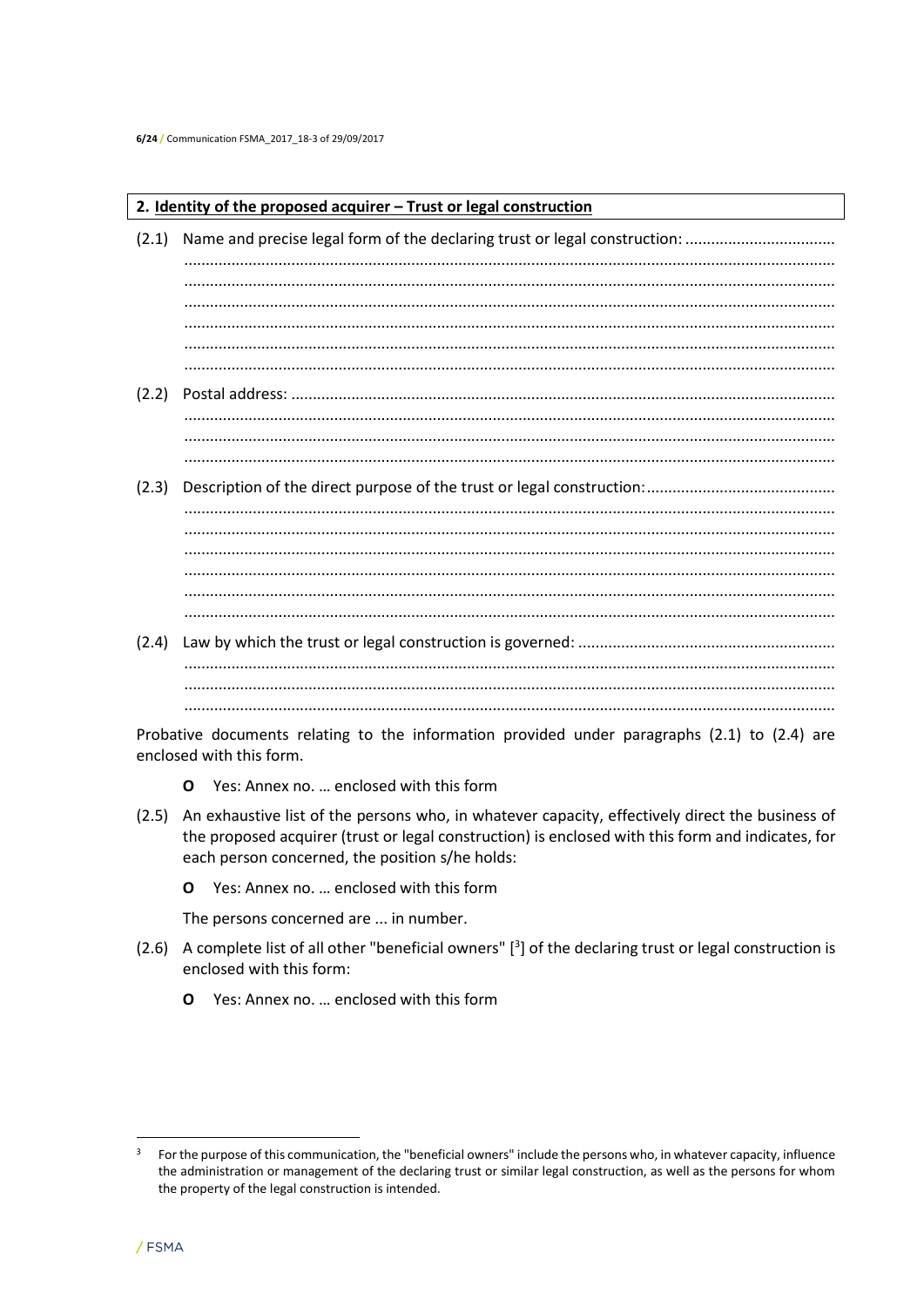#### **3. Additional information on the proposed acquirer and the persons who direct its business**

- (3.1) For each person referred to under Paragraph (2.5), the proposed acquirer encloses with this statement a supplementary individual statement (Form C*bis*), and its annexes, signed by that person and containing the following information concerning him/her:
	- (3.1.1) his/her full identity;
	- (3.1.2) his/her solemn declarations on any criminal or other records;
	- (3.1.3) information about any previous assessment, by a supervisory authority of the financial sector, other than the FSMA, of his/her reputation as an acquirer or as a person who directs the business of a financial institution;
	- (3.1.4) information about any previous assessment of his/her reputation by a supervisory authority of another, non-financial sector;
	- (3.1.5.) relevant information on his/her financial position and strength, including details concerning his/her sources of revenues, assets, liabilities, pledges and guarantees;
	- (3.1.6) relevant financial information, including ratings and public reports, on the companies controlled or directed by him/her;
	- $(3.1.7)$  a description of his/her financial<sup>4</sup> and non-financial<sup>5</sup> interests or relationships with:
		- (a) any other shareholder of the target entity;
		- (b) any person entitled to exercise voting rights attached to securities issued by the target entity<sup>6</sup>;
		- (c) any member of the board of directors or similar body, or of the senior management of the target entity;
		- (d) the target entity itself and the group it is part of;

and/or a description of any other interests or activities of the proposed acquirer that may be in conflict with the target entity and possible solutions to those conflicts of interest;

(3.1.8) a solemn declaration worded in the same way as the template enclosed in Part III, Paragraph 2, of this form, and relating to all information referred to under paragraphs (3.1.1) to (3.1.7) above.

The proposed acquirer solemnly declares to have read all supplementary individual statements and their annexes, and solemnly declares that it does not hold any additional information about these statements or annexes which should be brought to the attention of the FSMA, so that the FSMA can make a prudential assessment of the proposed acquisition with full knowledge of the facts:

- **O** Yes
- **O** No: the relevant information is provided in Annex no. … to this form

 $\overline{a}$ 

<sup>&</sup>lt;sup>4</sup> Financial interests include for example credit operations, guarantees, pledges.

<sup>5</sup> Non-financial interests include for example familial relationships.

<sup>6</sup> See the situations mentioned in Article 10 of Directive 2004/109/EC on the harmonisation of transparency requirements.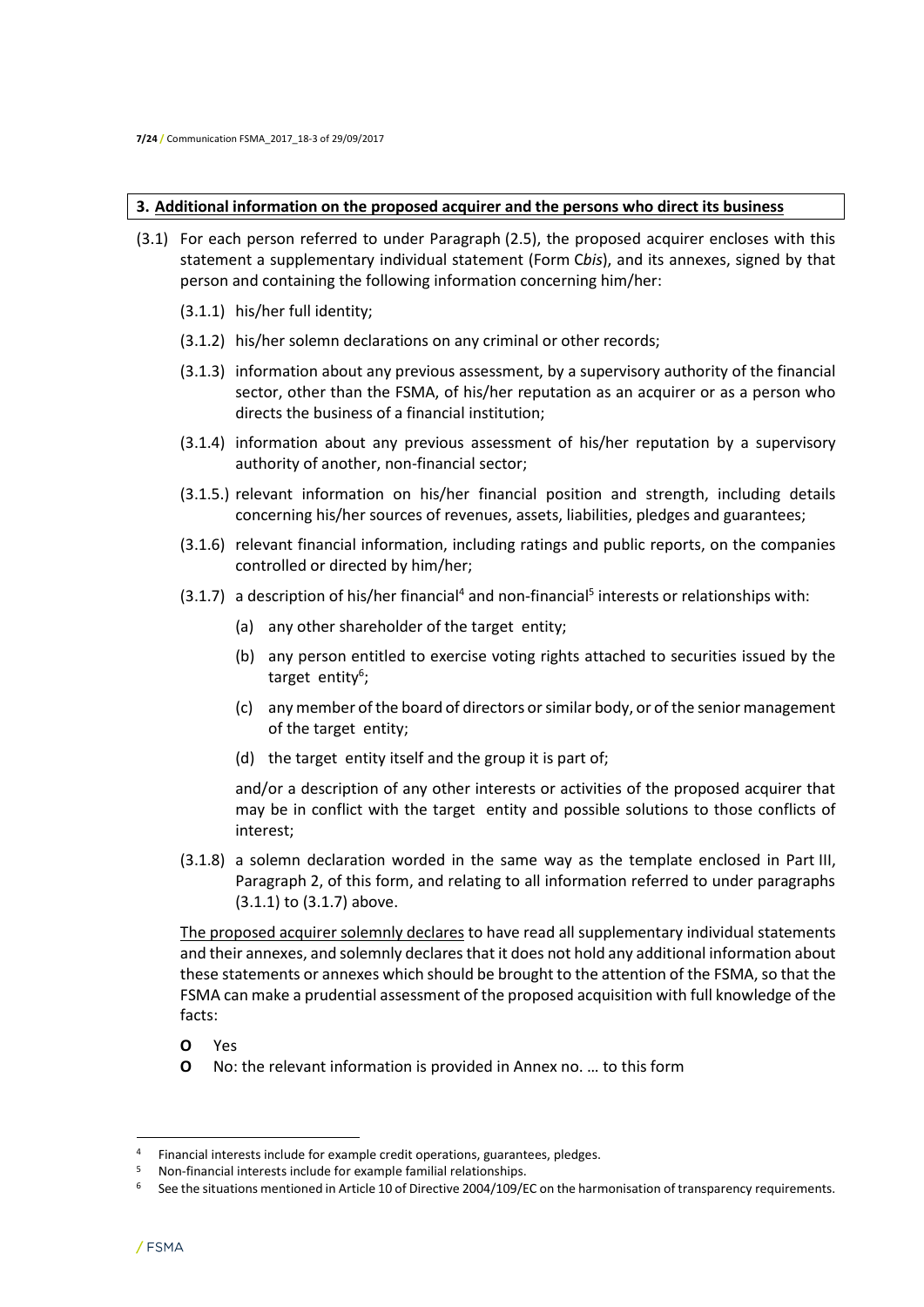#### (3.2) The proposed acquirer solemnly declares that:

(a) neither the proposed acquirer nor any undertaking managed or controlled by it currently or in the past has ever received a conviction for a criminal offence which may influence the prudential assessment of the proposed acquirer's reputation by the FSMA:

**O** Yes

- **O** No: the relevant information is provided in Annex no. … to this form
- (b) neither the proposed acquirer nor any undertaking managed or controlled by it currently or in the past is currently the object of criminal investigations or proceedings which may influence the prudential assessment of the proposed acquirer's reputation by the FSMA:

**O** Yes

- **O** No: the relevant information is provided in Annex no. … to this form
- (c) neither the proposed acquirer nor any undertaking managed or controlled by it currently or in the past is now or has ever been involved in relevant civil or administrative cases (including any bankruptcy, insolvency or similar procedures) of which the FSMA must be informed in order to assess the proposed acquirer's reputation:
	- **O** Yes
	- **O** No: the relevant information is provided in Annex no. … to this form
- (d) neither the proposed acquirer nor any undertaking managed or controlled by it currently or in the past is now or has ever been the object of disciplinary actions (including any disqualification as a company director or similar procedures):
	- **O** Yes
	- **O** No: the relevant information is provided in Annex no. … to this form
- (e) neither the proposed acquirer nor any undertaking managed or controlled by it currently or in the past is now or has ever been the object of investigations, enforcement proceedings or sanctions by a supervisory authority:
	- **O** Yes
	- **O** No: the relevant information is provided in Annex no. … to this form
- (f) neither the proposed acquirer nor any undertaking managed or controlled by it currently or in the past have ever been refused registration, authorisation, membership or licence to carry out a trade, business or profession; has ever seen its registration, authorisation, membership or licence withdrawn, revoked or terminated; or has ever been the object of an expulsion by a regulatory or government body:
	- **O** Yes
	- **O** No: the relevant information is provided in Annex no. … to this form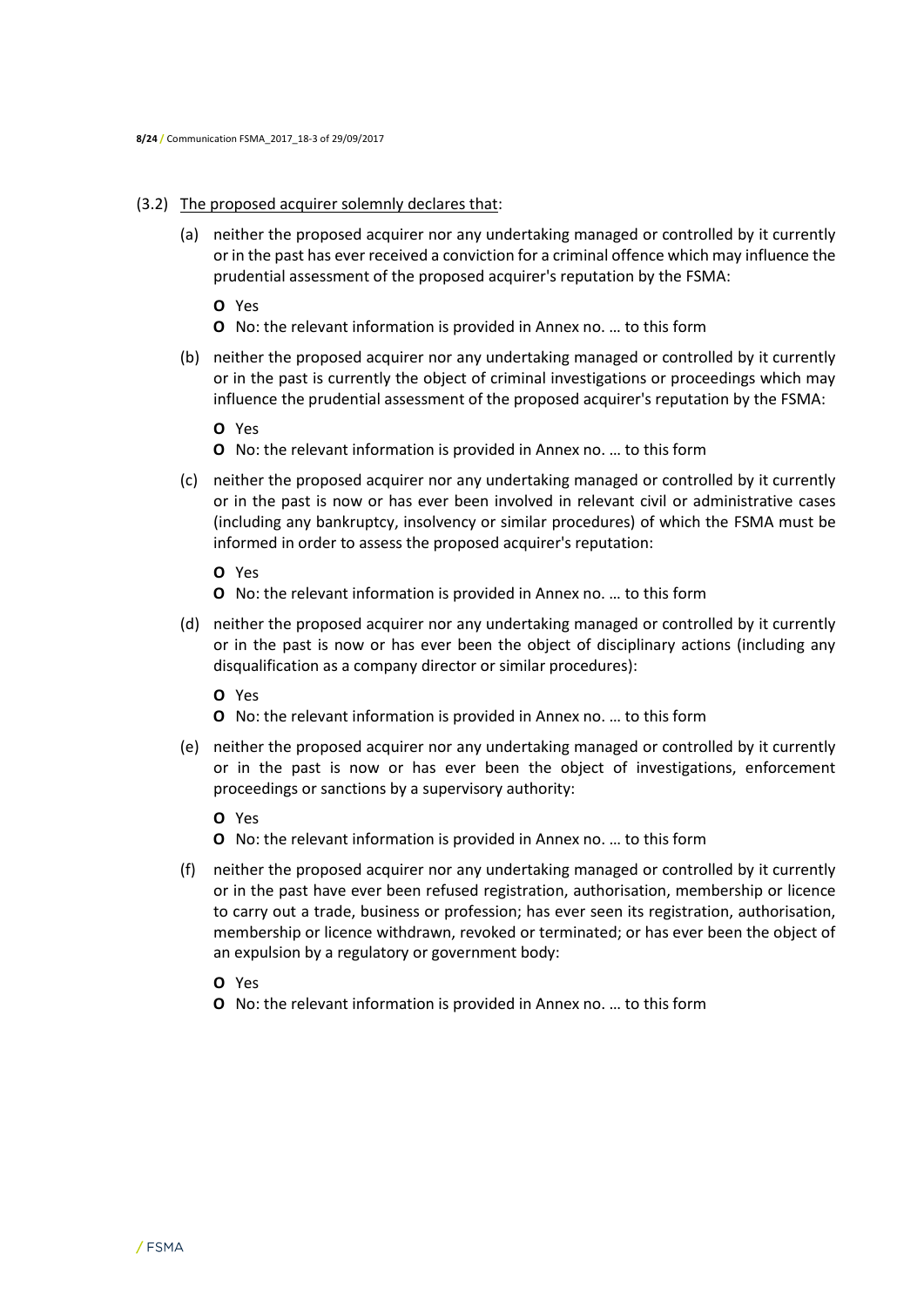- (3.3) Has a supervisory authority of the financial sector, other than the FSMA, already conducted an assessment of the proposed acquirer's reputation as an acquirer or as a person who directs the business of a financial institution?
	- **O** No
	- **O** Yes:

| - Evidence of the outcome of this assessment is provided in Annex no.  to this form |
|-------------------------------------------------------------------------------------|

- (3.4) Has a supervisory authority of another, non-financial sector already conducted an assessment of the proposed acquirer's reputation?
	- **O** No
	- **O** Yes:
		- Name of the authority which conducted the assessment:................................................ ............................................................................................................................................ ............................................................................................................................................ ............................................................................................................................................ - Date of that authority's decision: ......................................................................................
		- Evidence of the outcome of that assessment is provided in Annex no. … to this form
- (3.5) A description of the proposed acquirer's financial<sup>7</sup> and non-financial<sup>8</sup> interests or relationships with:
	- (a) any other shareholder of the target entity;
	- (b) any person entitled to exercise voting rights attached to securities issued by the target entity<sup>9</sup>;
	- (c) any member of the board of directors or similar body, or of the senior management of the target entity;
	- (d) the target entity itself and the group it is part of;

and/or a description of any other interests or activities of the acquirer that may give rise to conflicts of interest with the target entity and possible solutions to those conflicts,

are enclosed with this form:

- **O** Yes: Annex no. … enclosed with this form
- **O** Not applicable
- (3.6) The proposed acquirer encloses with this form financial statements approved, if possible, by an auditing firm — enabling the FSMA to assess its solvency, liquidity and profitability over the past three years:
	- **O** Yes: Annex no. … enclosed with this form

 $\overline{a}$ 

 $7$  Financial interests include for example credit operations, guarantees, pledges.

<sup>8</sup> Non-financial interests include for example familial relationships.

<sup>9</sup> See the situations mentioned in Article 10 of Directive 2004/109/EC on the harmonisation of transparency requirements.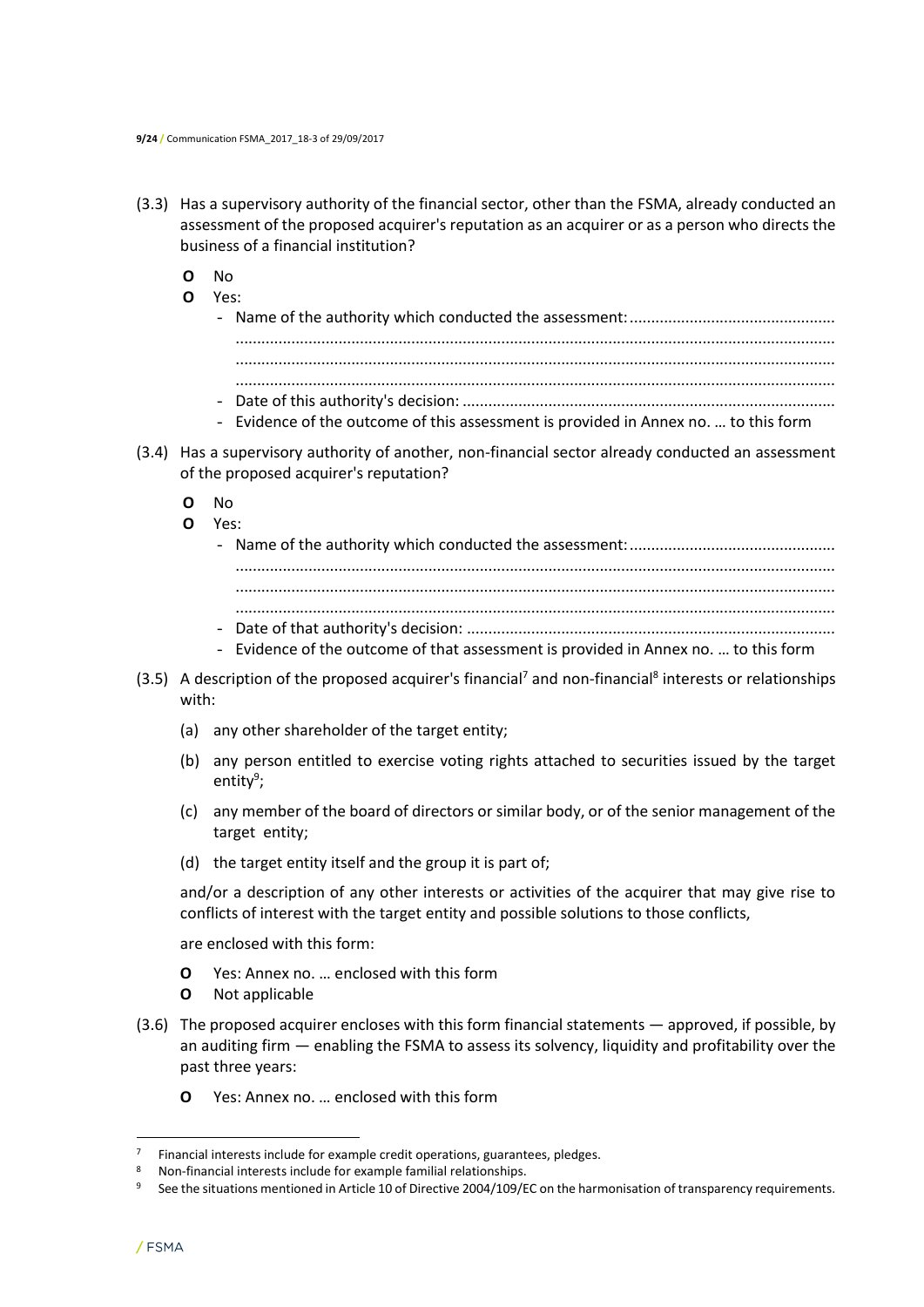#### **4. Information on the acquisition**

(4.1) Please describe the overall aim of the proposed acquisition (e.g. strategic investment, portfolio investment).

(If necessary: This description is provided in Annex no. ... to this form.)

........................................................................................................................................................ ........................................................................................................................................................ ........................................................................................................................................................ ........................................................................................................................................................ ........................................................................................................................................................ ........................................................................................................................................................ ........................................................................................................................................................ ........................................................................................................................................................ ........................................................................................................................................................ ........................................................................................................................................................

- (4.2) This statement relates to the acquisition of, or an increase in, a qualifying holding which is:
	- **O** Direct
	- **O** Indirect:

In this case, a diagram showing the structure of the indirect holding, and identifying the entities through which it would be held and the proportions of voting rights that would be held at each link of the chain, is provided in Annex no. ... enclosed with this form.

- (4.3) This statement relates to the acquisition of a qualifying holding which, although under 10% of the capital or voting rights of the regulated entity, would enable the proposed acquirer to exercise a significant influence over its management:
	- **O** No
	- **O** Yes: In this case, a description of the mechanisms by which the proposed acquirer would exercise this significant influence are provided in Annex no. ... enclosed with this form
- (4.4) This statement relates to the acquisition of, or an increase in, a qualifying holding by a proposed acquirer:
	- **O** Acting alone
	- **O** Related to the other direct or indirect
	- shareholders of the regulated entity who are named opposite:
	- **O** Acting in concert with the other direct or indirect shareholders of the regulated entity who are named opposite:

In this case, the provisions of the agreements, in whatever form, which the proposed acquirer has concluded or is intending to conclude with other shareholders in relation to the target entity are described in Annex no. ... enclosed with this form.

Any action in concert with other parties (e.g. contribution of other parties to the financing of the acquisition, means of participation of other parties in the financial arrangements, future organisational arrangements) are described in Annex no. ... enclosed with this form.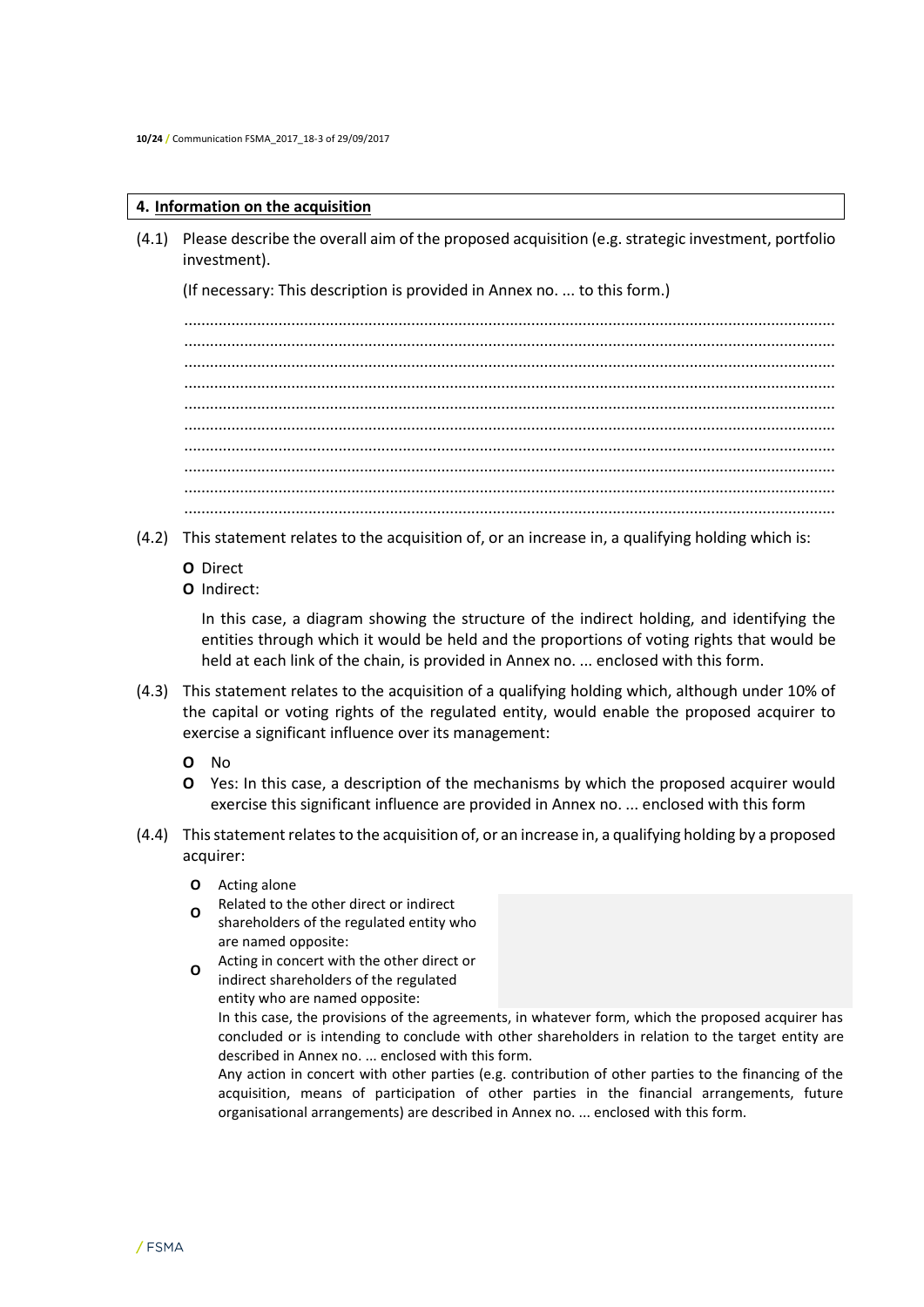(4.5) Planned consequences of the proposed acquisition on the shareholding structure of the regulated entity

Observations:

- In the case of an indirect qualifying holding, the calculations below must take account of the securities held directly by the highest entity in the holding chain, through which the indirect holding is acquired.
- In the case of an action in concert, the calculations below must successively take account of all securities held or acquired by the declaring proposed acquirer, and of all securities held or acquired by all persons acting in concert.

# **Situation** *before* **the proposed acquisition**

(4.5.1.a) Calculation of the proportion of **voting rights** which the declaring proposed acquirer holds individually in the regulated entity:

|              | Number and proportion of voting rights                                                                                                                                                              | Denominator<br>(a) | Numerator<br>(b) | %<br>(b/a) | Exercise<br>period |
|--------------|-----------------------------------------------------------------------------------------------------------------------------------------------------------------------------------------------------|--------------------|------------------|------------|--------------------|
| $1^{\circ}$  | Securities which represent capital and to which<br>voting rights are attached                                                                                                                       |                    |                  |            |                    |
| $2^{\circ}$  | Securities which do not represent capital and to<br>which voting rights are attached                                                                                                                |                    |                  |            |                    |
| $3^{\circ}$  | Certificates representing (not to be included in the<br>numerator under 1° and 2°):                                                                                                                 |                    |                  |            |                    |
|              | a. securities which represent capital and to which<br>voting rights are attached                                                                                                                    |                    |                  |            |                    |
|              | b. securities which do not represent capital and to<br>which voting rights are attached                                                                                                             |                    |                  |            |                    |
| $4^{\circ}$  | Unconditional rights and commitments to acquire<br>issued securities to which voting rights are<br>attached, expressed in number of securities, where<br>these rights and commitments originate in: |                    |                  |            |                    |
|              | options                                                                                                                                                                                             |                    |                  |            |                    |
|              | contracts                                                                                                                                                                                           |                    |                  |            |                    |
|              | other (please detail)                                                                                                                                                                               |                    |                  |            |                    |
| <b>Total</b> |                                                                                                                                                                                                     |                    |                  |            |                    |
|              | As a matter of interest:                                                                                                                                                                            |                    |                  |            |                    |
|              | • Conditional rights and commitments to acquire issued<br>securities to which voting rights are attached, where<br>these rights and commitments originate in:                                       |                    |                  |            |                    |
|              | the conversion of bonds                                                                                                                                                                             |                    |                  |            |                    |
|              | the conversion of loans                                                                                                                                                                             |                    |                  |            |                    |
|              | other (please detail)                                                                                                                                                                               |                    |                  |            |                    |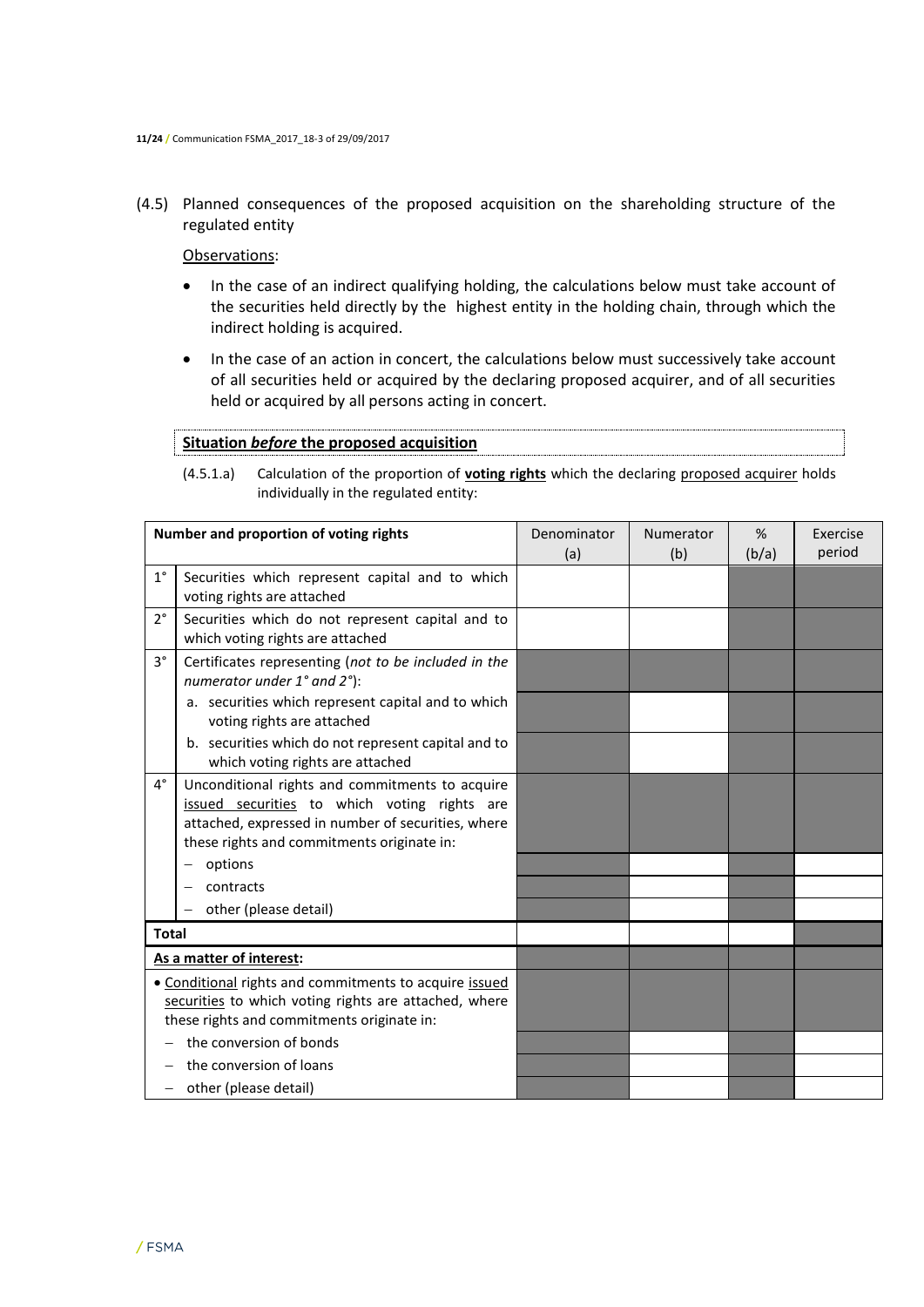| • Rights and commitments to subscribe for securities to<br>be issued and to which voting rights are attached,<br>where these rights and commitments originate in: |  |  |
|-------------------------------------------------------------------------------------------------------------------------------------------------------------------|--|--|
| $-$ the conversion of bonds                                                                                                                                       |  |  |
| $-$ the conversion of loans                                                                                                                                       |  |  |
| $-$ the exercise of warrants                                                                                                                                      |  |  |
| other (please detail)                                                                                                                                             |  |  |

## (4.5.1.b) Calculation of the proportion of all **voting rights** which the declaring proposed acquirer and the other persons with whom it acts in concert hold collectively in the regulated entity:

| Number and proportion of voting rights |                                                                                                                                                                                                     | Denominator | Numerator | %     | Exercise |
|----------------------------------------|-----------------------------------------------------------------------------------------------------------------------------------------------------------------------------------------------------|-------------|-----------|-------|----------|
|                                        |                                                                                                                                                                                                     | (a)         | (b)       | (b/a) | period   |
| $1^{\circ}$                            | Securities which represent capital and to which<br>voting rights are attached                                                                                                                       |             |           |       |          |
| $2^{\circ}$                            | Securities which do not represent capital and to<br>which voting rights are attached                                                                                                                |             |           |       |          |
| $3^{\circ}$                            | Certificates representing (not to be included in the<br>numerator under 1° and 2°):                                                                                                                 |             |           |       |          |
|                                        | c. securities which represent capital and to which<br>voting rights are attached                                                                                                                    |             |           |       |          |
|                                        | d. securities which do not represent capital and to<br>which voting rights are attached                                                                                                             |             |           |       |          |
| 4°                                     | Unconditional rights and commitments to acquire<br>issued securities to which voting rights are<br>attached, expressed in number of securities, where<br>these rights and commitments originate in: |             |           |       |          |
|                                        | options                                                                                                                                                                                             |             |           |       |          |
|                                        | contracts                                                                                                                                                                                           |             |           |       |          |
|                                        | other (please detail)                                                                                                                                                                               |             |           |       |          |
| <b>Total</b>                           |                                                                                                                                                                                                     |             |           |       |          |
|                                        | As a matter of interest:                                                                                                                                                                            |             |           |       |          |
|                                        | · Conditional rights and commitments to acquire issued<br>securities to which voting rights are attached, where<br>these rights and commitments originate in:                                       |             |           |       |          |
|                                        | the conversion of bonds                                                                                                                                                                             |             |           |       |          |
|                                        | the conversion of loans                                                                                                                                                                             |             |           |       |          |
| $\qquad \qquad -$                      | other (please detail)                                                                                                                                                                               |             |           |       |          |
|                                        | . Rights and commitments to subscribe for securities to<br>be issued and to which voting rights are attached,<br>where these rights and commitments originate in:                                   |             |           |       |          |
|                                        | the conversion of bonds                                                                                                                                                                             |             |           |       |          |
|                                        | the conversion of loans                                                                                                                                                                             |             |           |       |          |
|                                        | the exercise of warrants                                                                                                                                                                            |             |           |       |          |
| -                                      | other (please detail)                                                                                                                                                                               |             |           |       |          |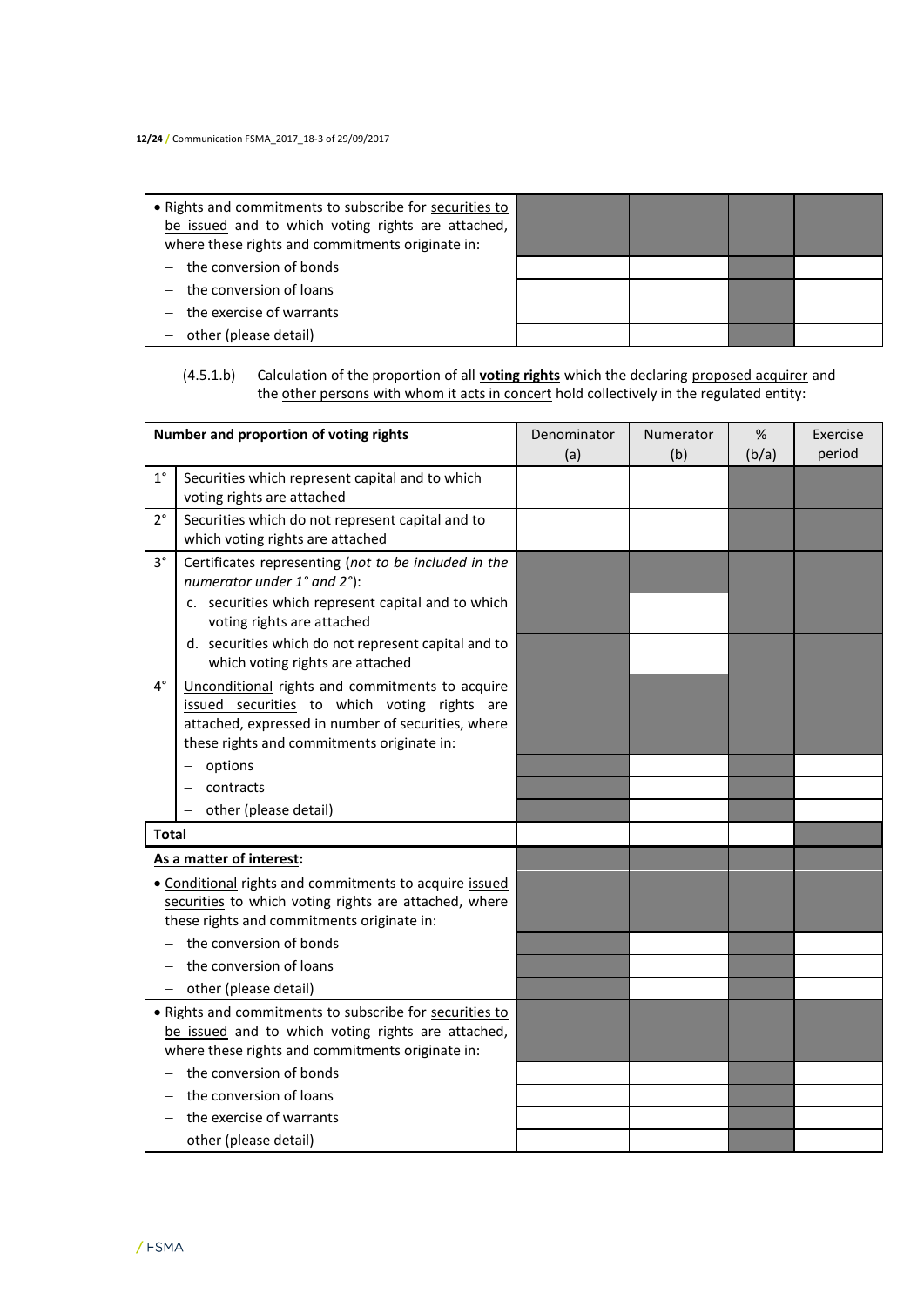(4.5.2.a) Calculation of the **proportion of capital** which the declaring proposed acquirer holds individually in the regulated entity:

|                         | Number of securities representing capital and<br>proportion of capital held                                                                                                                                                | Denominator<br>(a) | Numerator<br>(b) | %<br>(b/a) | Exercise<br>period |
|-------------------------|----------------------------------------------------------------------------------------------------------------------------------------------------------------------------------------------------------------------------|--------------------|------------------|------------|--------------------|
| $1^{\circ}$             | Securities which represent capital and to which<br>voting rights are attached                                                                                                                                              |                    |                  |            |                    |
| $2^{\circ}$             | Securities which represent capital, without voting<br>rights                                                                                                                                                               |                    |                  |            |                    |
| 3°                      | Certificates representing (not to be included in the<br>numerator under 1° and 2°):                                                                                                                                        |                    |                  |            |                    |
|                         | e. securities which represent capital and to which<br>voting rights are attached                                                                                                                                           |                    |                  |            |                    |
|                         | f. securities which represent capital, without<br>voting rights                                                                                                                                                            |                    |                  |            |                    |
| 4°                      | Unconditional rights and commitments, expressed<br>in number of securities, to acquire issued securities<br>which represent capital, with or without voting<br>rights, where these rights and commitments<br>originate in: |                    |                  |            |                    |
|                         | options                                                                                                                                                                                                                    |                    |                  |            |                    |
|                         | contracts                                                                                                                                                                                                                  |                    |                  |            |                    |
|                         | other (please detail)                                                                                                                                                                                                      |                    |                  |            |                    |
| <b>Total</b>            |                                                                                                                                                                                                                            |                    |                  |            |                    |
|                         | As a matter of interest:                                                                                                                                                                                                   |                    |                  |            |                    |
|                         | • Conditional rights and commitments to acquire issued<br>securities which represent capital, with or without<br>voting rights, where these rights and commitments<br>originate in:                                        |                    |                  |            |                    |
|                         | the conversion of bonds                                                                                                                                                                                                    |                    |                  |            |                    |
|                         | the conversion of loans                                                                                                                                                                                                    |                    |                  |            |                    |
|                         | other (please detail)                                                                                                                                                                                                      |                    |                  |            |                    |
|                         | . Rights and commitments to subscribe for securities to<br>be issued and which represent capital, with or without<br>voting rights, where these rights and commitments<br>originate in:                                    |                    |                  |            |                    |
| the conversion of bonds |                                                                                                                                                                                                                            |                    |                  |            |                    |
|                         | the conversion of loans                                                                                                                                                                                                    |                    |                  |            |                    |
|                         | the exercise of warrants                                                                                                                                                                                                   |                    |                  |            |                    |
| $-$                     | other (please detail)                                                                                                                                                                                                      |                    |                  |            |                    |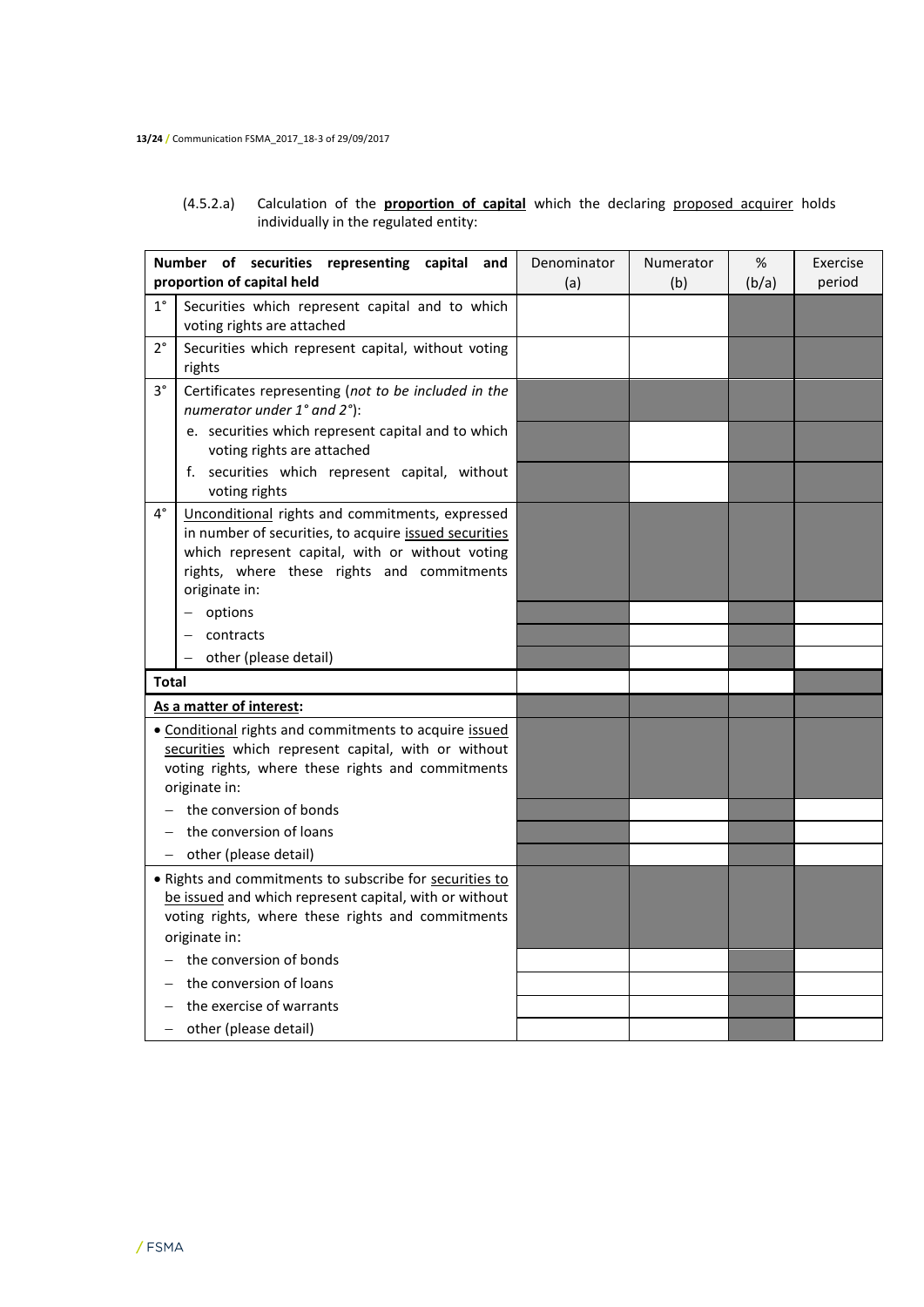## (4.5.2.b) Calculation of the **overall proportion of capital** which the declaring proposed acquirer and the other persons with whom it acts in concert hold collectively in the regulated entity:

| Number of securities representing capital<br>and |                                                                                                                                                                                                                            | Denominator | Numerator | $\%$  | Exercise |
|--------------------------------------------------|----------------------------------------------------------------------------------------------------------------------------------------------------------------------------------------------------------------------------|-------------|-----------|-------|----------|
|                                                  | proportion of capital held                                                                                                                                                                                                 | (a)         | (b)       | (b/a) | period   |
| $1^{\circ}$                                      | Securities which represent capital and to which<br>voting rights are attached                                                                                                                                              |             |           |       |          |
| $2^{\circ}$                                      | Securities which represent capital, without voting<br>rights                                                                                                                                                               |             |           |       |          |
| 3°                                               | Certificates representing (not to be included in the<br>numerator under 1° and 2°):                                                                                                                                        |             |           |       |          |
|                                                  | g. securities which represent capital and to which<br>voting rights are attached                                                                                                                                           |             |           |       |          |
|                                                  | h. securities which represent capital, without<br>voting rights                                                                                                                                                            |             |           |       |          |
| 4°                                               | Unconditional rights and commitments, expressed<br>in number of securities, to acquire issued securities<br>which represent capital, with or without voting<br>rights, where these rights and commitments<br>originate in: |             |           |       |          |
|                                                  | options                                                                                                                                                                                                                    |             |           |       |          |
|                                                  | contracts                                                                                                                                                                                                                  |             |           |       |          |
|                                                  | other (please detail)<br>-                                                                                                                                                                                                 |             |           |       |          |
| <b>Total</b>                                     |                                                                                                                                                                                                                            |             |           |       |          |
|                                                  | As a matter of interest:                                                                                                                                                                                                   |             |           |       |          |
|                                                  | · Conditional rights and commitments to acquire issued<br>securities which represent capital, with or without<br>voting rights, where these rights and commitments<br>originate in:                                        |             |           |       |          |
|                                                  | the conversion of bonds                                                                                                                                                                                                    |             |           |       |          |
|                                                  | the conversion of loans                                                                                                                                                                                                    |             |           |       |          |
|                                                  | other (please detail)                                                                                                                                                                                                      |             |           |       |          |
|                                                  | . Rights and commitments to subscribe for securities to<br>be issued and which represent capital, with or without<br>voting rights, where these rights and commitments<br>originate in:                                    |             |           |       |          |
|                                                  | the conversion of bonds                                                                                                                                                                                                    |             |           |       |          |
|                                                  | the conversion of loans                                                                                                                                                                                                    |             |           |       |          |
|                                                  | the exercise of warrants                                                                                                                                                                                                   |             |           |       |          |
| $-$                                              | other (please detail)                                                                                                                                                                                                      |             |           |       |          |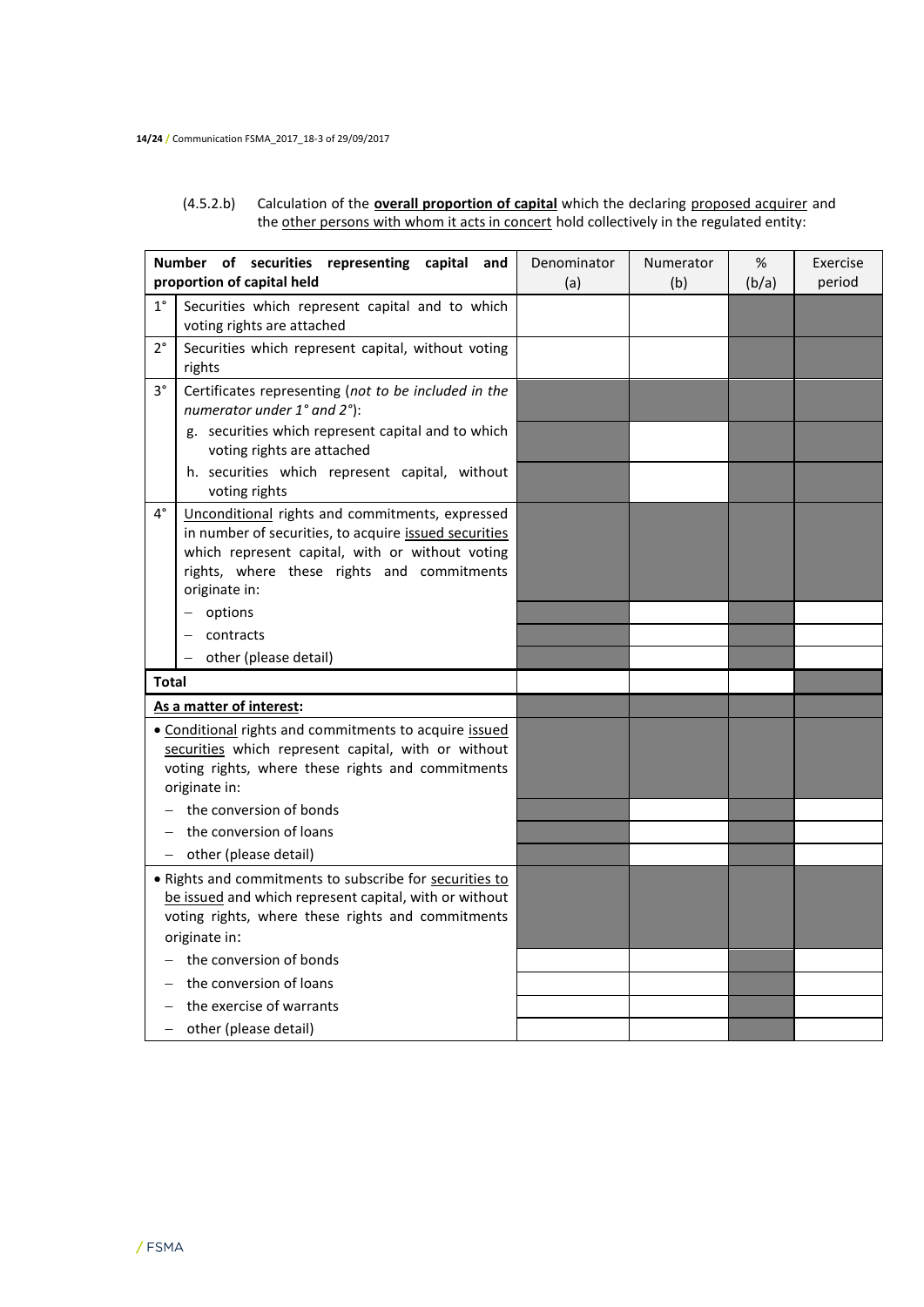## **Aim of the proposed acquisition**

(4.5.3) Number and type of shares (ordinary, other) to be acquired in the target entity:

|                                                                                    | Number of shares | Type of shares | Transaction<br>price |
|------------------------------------------------------------------------------------|------------------|----------------|----------------------|
| by the declaring proposed acquirer                                                 |                  |                |                      |
| by the declaring proposed acquirer and<br>all persons with whom it acts in concert |                  |                |                      |

## **Situation** *after* **the proposed acquisition**

(4.5.4.a) Calculation of the proportion of **voting rights** which the declaring proposed acquirer would hold individually in the regulated entity:

|              | Number and proportion of voting rights                                                                                                                                                              | Denominator<br>(a) | Numerator<br>(b) | %<br>(b/a) | Exercise<br>period |
|--------------|-----------------------------------------------------------------------------------------------------------------------------------------------------------------------------------------------------|--------------------|------------------|------------|--------------------|
| $1^{\circ}$  | Securities which represent capital and to which<br>voting rights are attached                                                                                                                       |                    |                  |            |                    |
| $2^{\circ}$  | Securities which do not represent capital and to<br>which voting rights are attached                                                                                                                |                    |                  |            |                    |
| $3^{\circ}$  | Certificates representing (not to be included in the<br>numerator under 1° and 2°):                                                                                                                 |                    |                  |            |                    |
|              | securities which represent capital and to which<br>i.<br>voting rights are attached                                                                                                                 |                    |                  |            |                    |
|              | securities which do not represent capital and to<br>j.<br>which voting rights are attached                                                                                                          |                    |                  |            |                    |
| $4^{\circ}$  | Unconditional rights and commitments to acquire<br>issued securities to which voting rights are<br>attached, expressed in number of securities, where<br>these rights and commitments originate in: |                    |                  |            |                    |
|              | options                                                                                                                                                                                             |                    |                  |            |                    |
|              | contracts                                                                                                                                                                                           |                    |                  |            |                    |
|              | other (please detail)                                                                                                                                                                               |                    |                  |            |                    |
| <b>Total</b> |                                                                                                                                                                                                     |                    |                  |            |                    |
|              | As a matter of interest:                                                                                                                                                                            |                    |                  |            |                    |
|              | • Conditional rights and commitments to acquire issued<br>securities to which voting rights are attached, where<br>these rights and commitments originate in:                                       |                    |                  |            |                    |
|              | the conversion of bonds                                                                                                                                                                             |                    |                  |            |                    |
|              | the conversion of loans                                                                                                                                                                             |                    |                  |            |                    |
| -            | other (please detail)                                                                                                                                                                               |                    |                  |            |                    |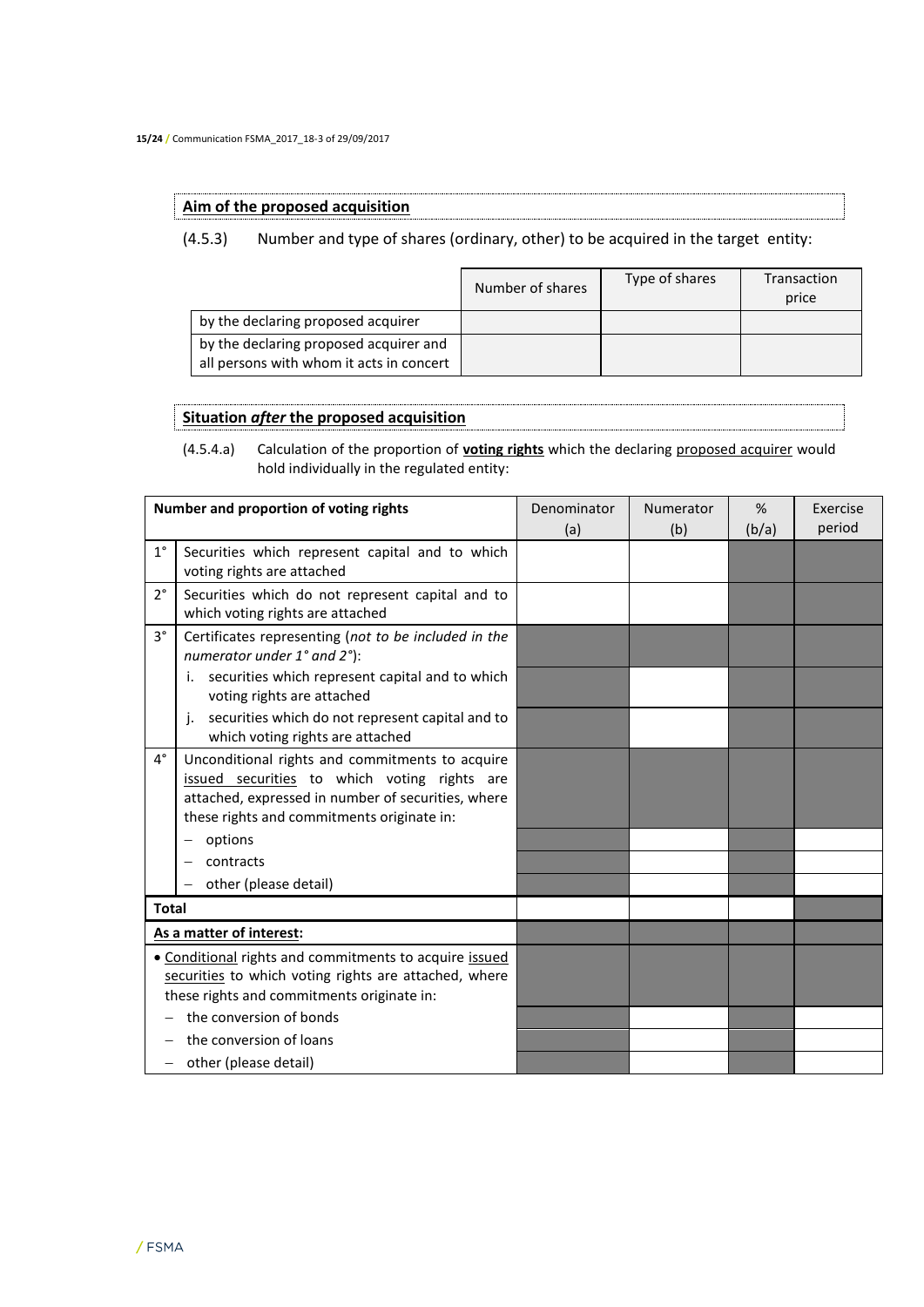| • Rights and commitments to subscribe for securities to |  |  |
|---------------------------------------------------------|--|--|
| be issued and to which voting rights are attached,      |  |  |
| where these rights and commitments originate in:        |  |  |
| $-$ the conversion of bonds                             |  |  |
| the conversion of loans                                 |  |  |
| the exercise of warrants                                |  |  |
| other (please detail)                                   |  |  |

<sup>(4.5.4.</sup>b) Calculation of the proportion of all **voting rights** which the declaring proposed acquirer and the other persons with whom it acts in concert would hold collectively in the regulated entity:

|                                                                                                                                                               | Number and proportion of voting rights                                                                                                                                                              | Denominator<br>(a) | Numerator<br>(b) | %<br>(b/a) | Exercise<br>period |
|---------------------------------------------------------------------------------------------------------------------------------------------------------------|-----------------------------------------------------------------------------------------------------------------------------------------------------------------------------------------------------|--------------------|------------------|------------|--------------------|
| $1^{\circ}$                                                                                                                                                   | Securities which represent capital and to which<br>voting rights are attached                                                                                                                       |                    |                  |            |                    |
| $2^{\circ}$                                                                                                                                                   | Securities which do not represent capital and to<br>which voting rights are attached                                                                                                                |                    |                  |            |                    |
| $3^{\circ}$                                                                                                                                                   | Certificates representing (not to be included in the<br>numerator under 1° and 2°):                                                                                                                 |                    |                  |            |                    |
|                                                                                                                                                               | k. securities which represent capital and to which<br>voting rights are attached                                                                                                                    |                    |                  |            |                    |
|                                                                                                                                                               | securities which do not represent capital and to<br>$\mathbf{L}$<br>which voting rights are attached                                                                                                |                    |                  |            |                    |
| 4°                                                                                                                                                            | Unconditional rights and commitments to acquire<br>issued securities to which voting rights are<br>attached, expressed in number of securities, where<br>these rights and commitments originate in: |                    |                  |            |                    |
|                                                                                                                                                               | options                                                                                                                                                                                             |                    |                  |            |                    |
|                                                                                                                                                               | contracts                                                                                                                                                                                           |                    |                  |            |                    |
|                                                                                                                                                               | other (please detail)                                                                                                                                                                               |                    |                  |            |                    |
| <b>Total</b>                                                                                                                                                  |                                                                                                                                                                                                     |                    |                  |            |                    |
|                                                                                                                                                               | As a matter of interest:                                                                                                                                                                            |                    |                  |            |                    |
| . Conditional rights and commitments to acquire issued<br>securities to which voting rights are attached, where<br>these rights and commitments originate in: |                                                                                                                                                                                                     |                    |                  |            |                    |
|                                                                                                                                                               | the conversion of bonds                                                                                                                                                                             |                    |                  |            |                    |
|                                                                                                                                                               | the conversion of loans                                                                                                                                                                             |                    |                  |            |                    |
|                                                                                                                                                               | other (please detail)                                                                                                                                                                               |                    |                  |            |                    |
|                                                                                                                                                               | • Rights and commitments to subscribe for securities to<br>be issued and to which voting rights are attached,<br>where these rights and commitments originate in:                                   |                    |                  |            |                    |
|                                                                                                                                                               | the conversion of bonds                                                                                                                                                                             |                    |                  |            |                    |
|                                                                                                                                                               | the conversion of loans                                                                                                                                                                             |                    |                  |            |                    |
|                                                                                                                                                               | the exercise of warrants                                                                                                                                                                            |                    |                  |            |                    |
| other (please detail)                                                                                                                                         |                                                                                                                                                                                                     |                    |                  |            |                    |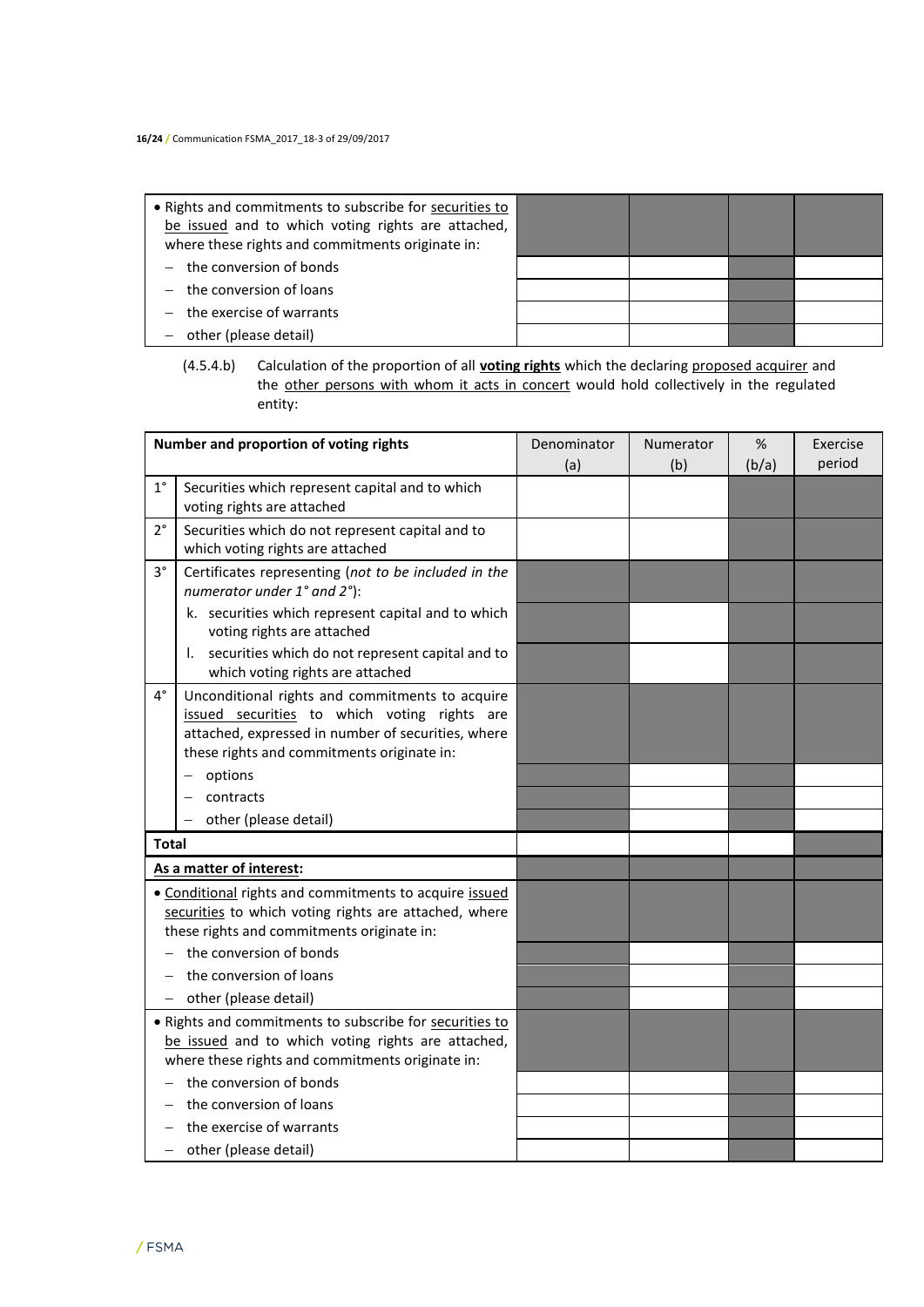## (4.5.5.a) Calculation of the **proportion of capital** which the declaring proposed acquirer would hold individually in the regulated entity:

|                                                                                                                                                                                     | Number of securities<br>capital<br>representing<br>and                                                                                                                                                                     | Denominator | Numerator | %     | Exercise |
|-------------------------------------------------------------------------------------------------------------------------------------------------------------------------------------|----------------------------------------------------------------------------------------------------------------------------------------------------------------------------------------------------------------------------|-------------|-----------|-------|----------|
| proportion of capital held                                                                                                                                                          |                                                                                                                                                                                                                            | (a)         | (b)       | (b/a) | period   |
| $1^{\circ}$                                                                                                                                                                         | Securities which represent capital and to which<br>voting rights are attached                                                                                                                                              |             |           |       |          |
| 2°                                                                                                                                                                                  | Securities which represent capital, without voting<br>rights                                                                                                                                                               |             |           |       |          |
| 3°                                                                                                                                                                                  | Certificates representing (not to be included in the<br>numerator under 1° and 2°):                                                                                                                                        |             |           |       |          |
|                                                                                                                                                                                     | m. securities which represent capital and to which<br>voting rights are attached                                                                                                                                           |             |           |       |          |
|                                                                                                                                                                                     | n. securities which represent capital, without<br>voting rights                                                                                                                                                            |             |           |       |          |
| 4°                                                                                                                                                                                  | Unconditional rights and commitments, expressed<br>in number of securities, to acquire issued securities<br>which represent capital, with or without voting<br>rights, where these rights and commitments<br>originate in: |             |           |       |          |
|                                                                                                                                                                                     | options                                                                                                                                                                                                                    |             |           |       |          |
|                                                                                                                                                                                     | contracts                                                                                                                                                                                                                  |             |           |       |          |
|                                                                                                                                                                                     | other (please detail)                                                                                                                                                                                                      |             |           |       |          |
| <b>Total</b>                                                                                                                                                                        |                                                                                                                                                                                                                            |             |           |       |          |
|                                                                                                                                                                                     | As a matter of interest:                                                                                                                                                                                                   |             |           |       |          |
| . Conditional rights and commitments to acquire issued<br>securities which represent capital, with or without<br>voting rights, where these rights and commitments<br>originate in: |                                                                                                                                                                                                                            |             |           |       |          |
| the conversion of bonds                                                                                                                                                             |                                                                                                                                                                                                                            |             |           |       |          |
| the conversion of loans                                                                                                                                                             |                                                                                                                                                                                                                            |             |           |       |          |
|                                                                                                                                                                                     | other (please detail)                                                                                                                                                                                                      |             |           |       |          |
|                                                                                                                                                                                     | . Rights and commitments to subscribe for securities to<br>be issued and which represent capital, with or without<br>voting rights, where these rights and commitments<br>originate in:                                    |             |           |       |          |
| the conversion of bonds                                                                                                                                                             |                                                                                                                                                                                                                            |             |           |       |          |
| the conversion of loans                                                                                                                                                             |                                                                                                                                                                                                                            |             |           |       |          |
| the exercise of warrants                                                                                                                                                            |                                                                                                                                                                                                                            |             |           |       |          |
|                                                                                                                                                                                     | other (please detail)                                                                                                                                                                                                      |             |           |       |          |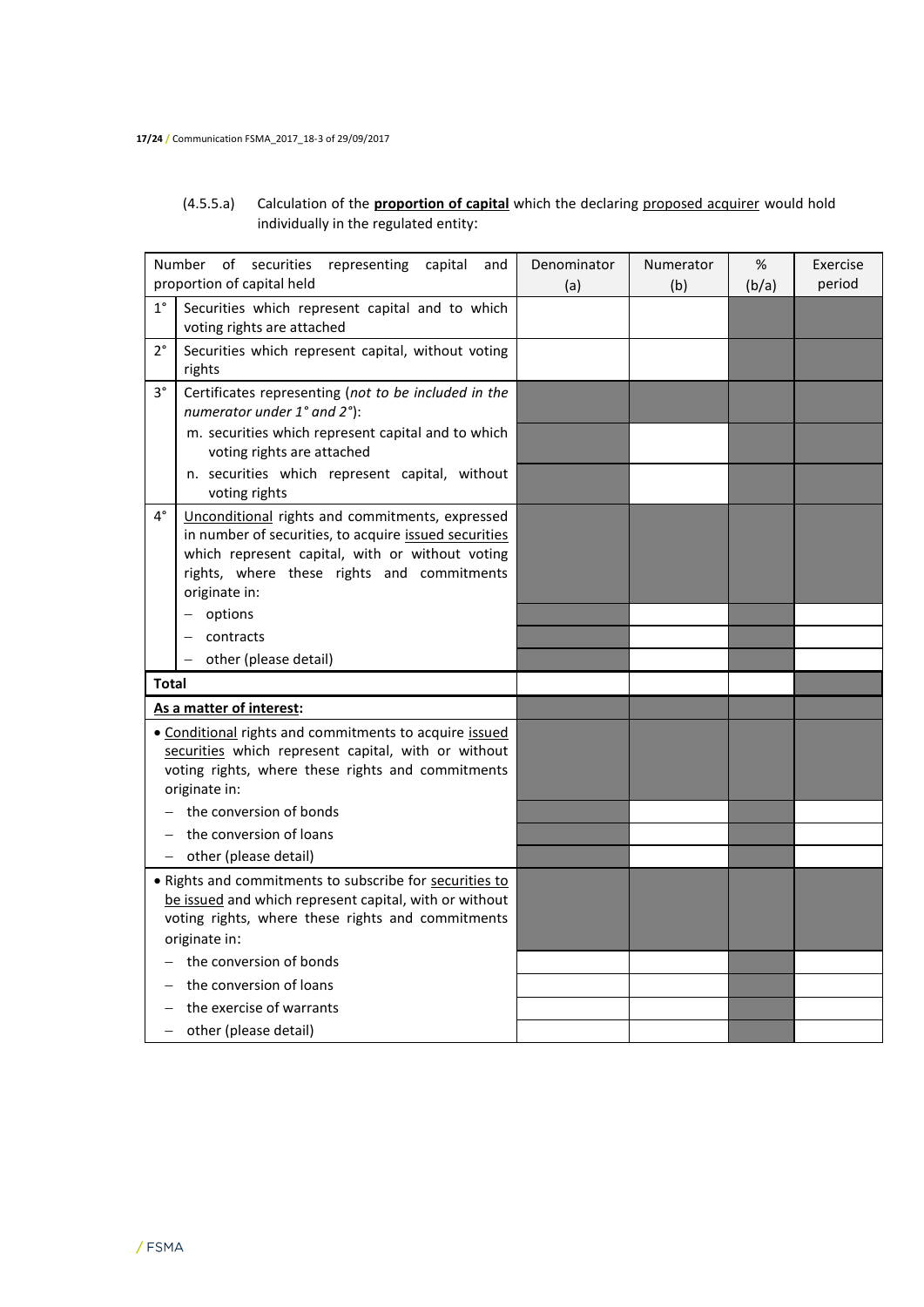## (4.5.5.b) Calculation of the **overall proportion of capital** which the declaring proposed acquirer and the other persons with whom it acts in concert would hold collectively in the regulated entity:

| Number of securities representing capital<br>and<br>proportion of capital held                                                                                                      |                                                                                                                                                                                                                            | Denominator<br>(a) | Numerator<br>(b) | %<br>(b/a) | Exercise<br>period |
|-------------------------------------------------------------------------------------------------------------------------------------------------------------------------------------|----------------------------------------------------------------------------------------------------------------------------------------------------------------------------------------------------------------------------|--------------------|------------------|------------|--------------------|
| $1^{\circ}$                                                                                                                                                                         | Securities which represent capital and to which                                                                                                                                                                            |                    |                  |            |                    |
|                                                                                                                                                                                     | voting rights are attached                                                                                                                                                                                                 |                    |                  |            |                    |
| $2^{\circ}$                                                                                                                                                                         | Securities which represent capital, without voting<br>rights                                                                                                                                                               |                    |                  |            |                    |
| 3°                                                                                                                                                                                  | Certificates representing (not to be included in the<br>numerator under 1° and 2°):                                                                                                                                        |                    |                  |            |                    |
|                                                                                                                                                                                     | o. securities which represent capital and to which<br>voting rights are attached                                                                                                                                           |                    |                  |            |                    |
|                                                                                                                                                                                     | p. securities which represent capital, without<br>voting rights                                                                                                                                                            |                    |                  |            |                    |
| 4°                                                                                                                                                                                  | Unconditional rights and commitments, expressed<br>in number of securities, to acquire issued securities<br>which represent capital, with or without voting<br>rights, where these rights and commitments<br>originate in: |                    |                  |            |                    |
|                                                                                                                                                                                     | options                                                                                                                                                                                                                    |                    |                  |            |                    |
|                                                                                                                                                                                     | contracts                                                                                                                                                                                                                  |                    |                  |            |                    |
|                                                                                                                                                                                     | other (please detail)                                                                                                                                                                                                      |                    |                  |            |                    |
| <b>Total</b>                                                                                                                                                                        |                                                                                                                                                                                                                            |                    |                  |            |                    |
| As a matter of interest:                                                                                                                                                            |                                                                                                                                                                                                                            |                    |                  |            |                    |
| · Conditional rights and commitments to acquire issued<br>securities which represent capital, with or without<br>voting rights, where these rights and commitments<br>originate in: |                                                                                                                                                                                                                            |                    |                  |            |                    |
|                                                                                                                                                                                     | the conversion of bonds                                                                                                                                                                                                    |                    |                  |            |                    |
|                                                                                                                                                                                     | the conversion of loans                                                                                                                                                                                                    |                    |                  |            |                    |
|                                                                                                                                                                                     | other (please detail)                                                                                                                                                                                                      |                    |                  |            |                    |
|                                                                                                                                                                                     | . Rights and commitments to subscribe for securities to<br>be issued and which represent capital, with or without<br>voting rights, where these rights and commitments<br>originate in:                                    |                    |                  |            |                    |
| the conversion of bonds                                                                                                                                                             |                                                                                                                                                                                                                            |                    |                  |            |                    |
| the conversion of loans                                                                                                                                                             |                                                                                                                                                                                                                            |                    |                  |            |                    |
| the exercise of warrants                                                                                                                                                            |                                                                                                                                                                                                                            |                    |                  |            |                    |
| $-$                                                                                                                                                                                 | other (please detail)                                                                                                                                                                                                      |                    |                  |            |                    |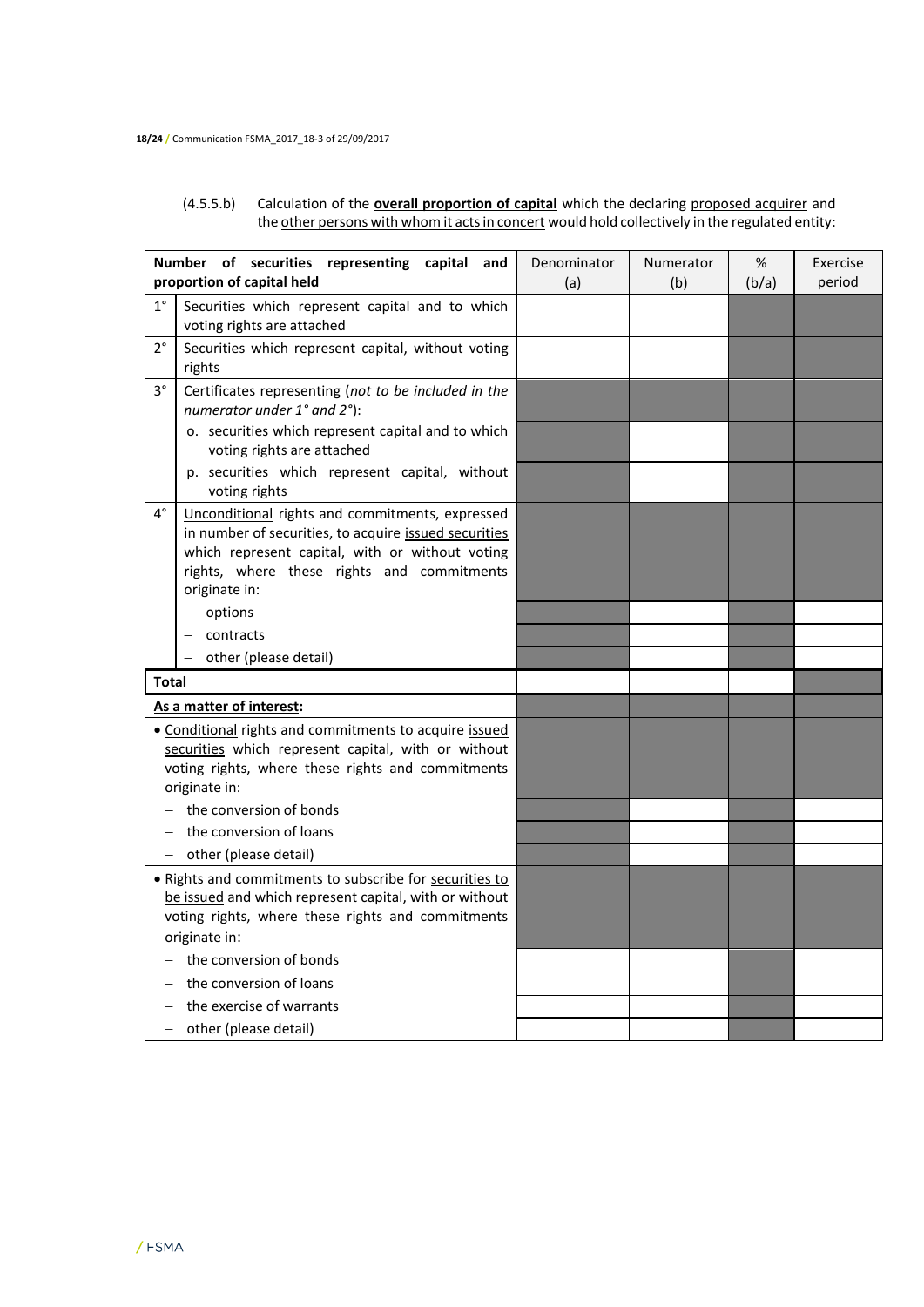#### **5. Information on the financing of the acquisition**

- (5.1) A detailed description of the origin of the private financial resources used to finance the acquisition, a statement that this description is correct and honest, and the related probative documents are enclosed with this form.
	- **O** Yes: Annex no. …
- (5.2) Is the proposed acquirer planning to sell, in the short term, assets belonging to it or to the target regulated entity in order to finance the proposed acquisition?
	- **O** No
	- **O** Yes:

in this case, information on the characteristics of the assets to be sold, on their pricing, and on the envisaged conditions of the sale  $-$  including the time limit  $-$  is enclosed with this form:

- **O** Yes: Annex no. …
- (5.3) Relevant and detailed information on the means and network that would be used to transfer the funds (including on the availability of the resources to be used to finance the acquisition and on the financial arrangements) is enclosed with this form:
	- **O** Yes: Annex no. …
- (5.4) Information on the proposed acquirer's access to capital sources and financial markets, as well as on recourse to financial markets to finance the proposed acquisition is enclosed with this form:
	- **O** Yes: Annex no. …
- (5.5) Information on the use of funds borrowed from the banking system (possibly through financial instruments to be issued) to finance the proposed acquisition is enclosed with this form:
	- **O** Yes: Annex no. …
- (5.6) Information on any kind of financial relationship established with other shareholders of the target regulated entity in order to finance the acquisition (maturities, terms, pledges and guarantees) is enclosed with this form:
	- **O** Yes: Annex no. …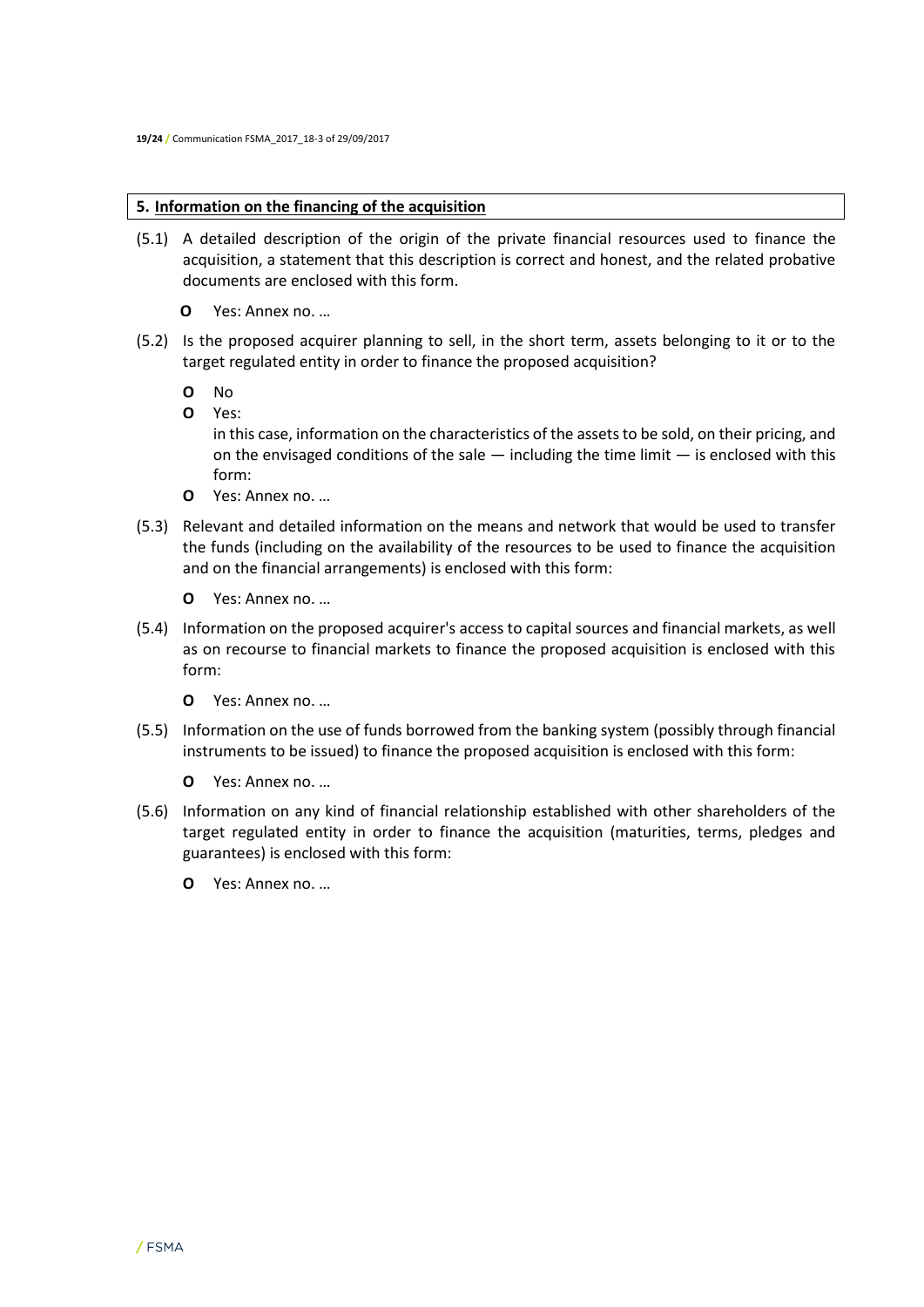#### **Part II A**

## **Additional information requirements – Change in control**

A business plan meeting the specifications below is enclosed with this form:

**O** Yes: Annex no. …

#### Specifications for the business plan to be enclosed with this form

If there is a "change in control" in the target entity, the proposed acquirer must submit a **business plan**<sup>10</sup>. This business plan must provide information on the contemplated strategic development plan relating to the acquisition, provide prospective data, and give details on the main changes envisaged by the proposed acquirer in the target entity:

- I. A strategic development plan indicating, in general terms, the main goals of the acquisition and the main ways for reaching these, including:
	- (a) the rationale for the acquisition;
	- (b) the medium-term financial goals (return on equity, cost-benefit ratio, earnings per share);
	- (c) the main synergies to be pursued with the target entity;
	- (d) the possible redirection of activities, products or targeted customers, and the possible reallocations of funds/resources anticipated within the target entity;
	- (e) the general arrangements for taking over and integrating the target entity into the group structure of the acquirer. In this respect, the business plan must include a description of the main synergies to be pursued with other companies in the group and the policies governing intra-group relations.
- II. Estimated financial statements of the target entity, on both solo and consolidated bases, for a period of 3 years. These estimated statements must include:
	- (a) a forecast balance sheet and profit and loss account;
	- (b) a forecast of prudential ratios;
	- (c) information on the level of risk exposure (including of credit, market and operational risks);
	- (d) a forecast of provisional intra-group operations.
- III. The impact of the acquisition on the corporate governance and general organisational structure of the target entity, including the impact on:
	- (a) the composition<sup>11</sup> and duties of the board of directors and of the main committees created by the decision-taking body (management committee, risk committee, audit committee, and any other committee);

l

 $10$  Under some circumstances, like in the case of acquisitions by means of a public offer, the acquirer may encounter difficulties in obtaining information which is needed to establish a full business plan. In this case, the acquirer shall indicate these difficulties to the supervisory authority of the target entity and point out the aspects of its business plan that might be modified in the near term.

<sup>&</sup>lt;sup>11</sup> The proposed acquirer must include information on the persons who would be appointed to direct the business of the target entity after the acquisition.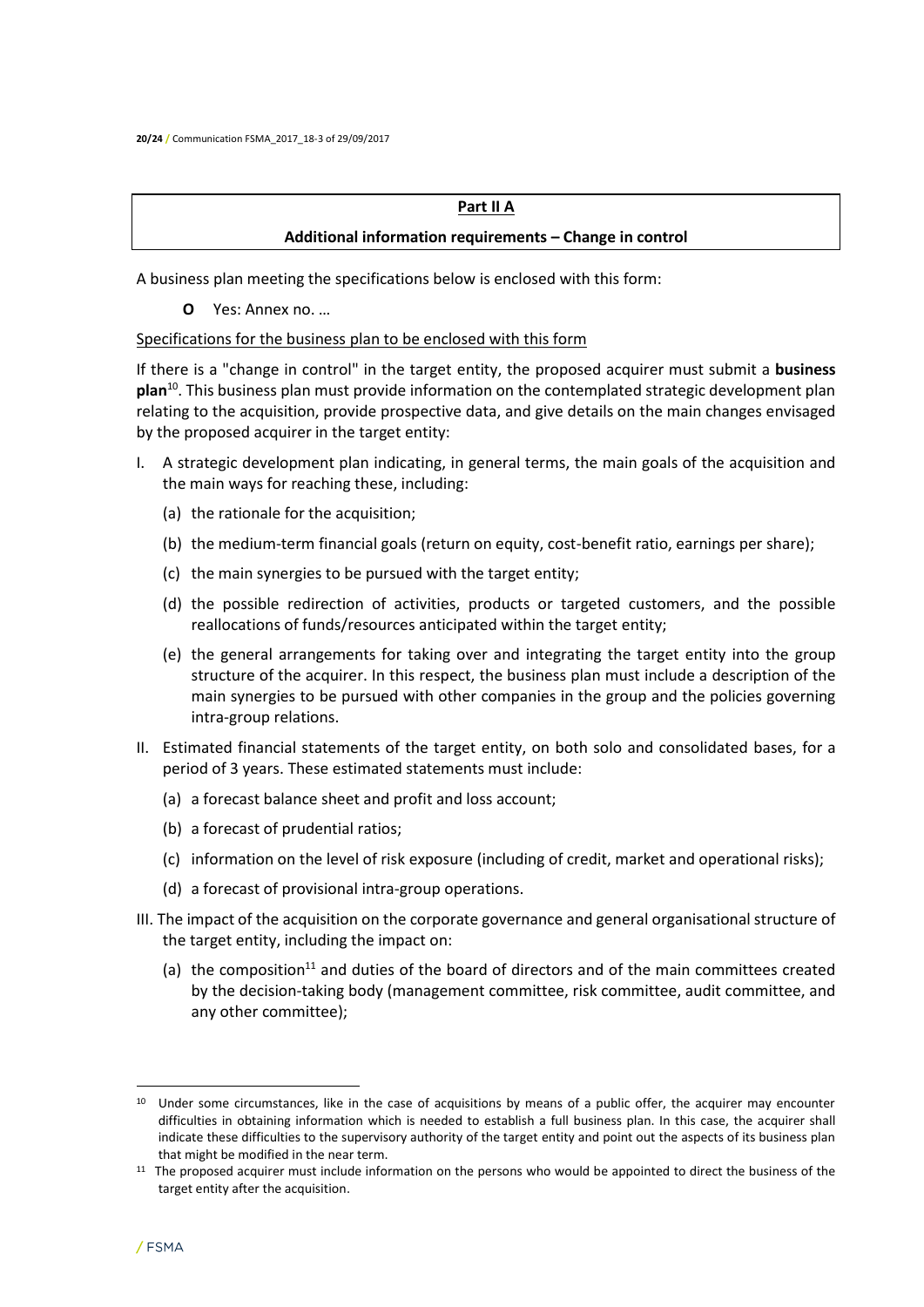- (b) the administrative and accounting procedures and the internal controls: main changes in procedures and systems related to accounting, audit, internal control and compliance, including anti-money laundering and appointment to key functions (auditor, internal controller, compliance officer);
- (c) the overall IT architecture: the proposed acquirer must indicate, among other things, any changes in the sub-contracting policy, data flowcharts, in-house and external software used, and essential data and systems security procedures and tools (e.g. backups, continuity plan, audit trails);
- (d) the policies governing subcontracting and outsourcing (areas concerned, selection of service providers) and the contractual rights and obligations of the principal parties (e.g. audit arrangements, quality of service expected from the provider).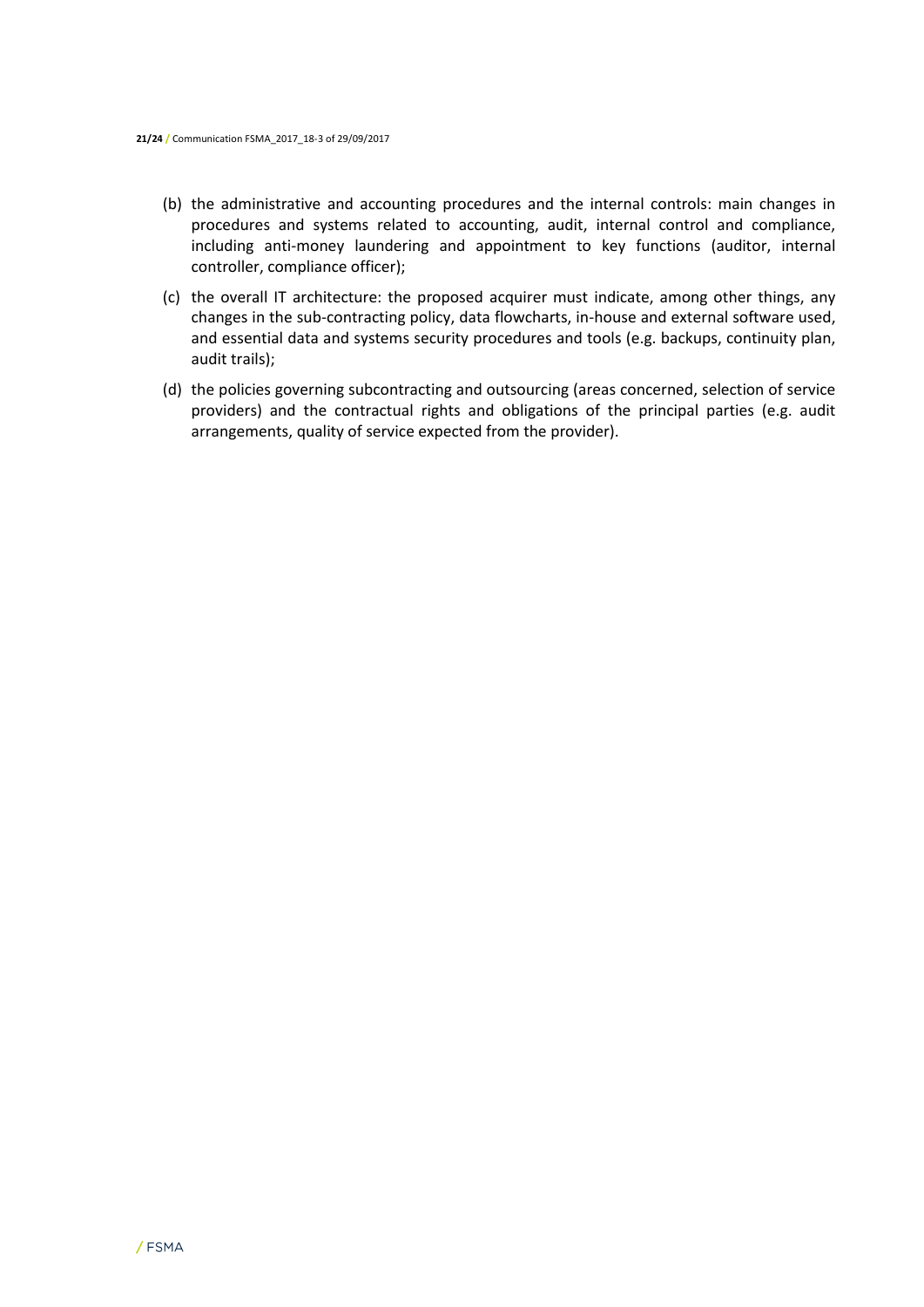#### **Part II B**

## **Additional information requirements – Qualifying holding representing 20% to 50% of the capital or voting rights, without a change in control**

A "detailed note on strategy" meeting the specifications below is enclosed with this form:

**O** Yes: Annex no. …

## Specifications for the "detailed note on strategy" to be enclosed with this form

In the "detailed note on strategy", the proposed acquirer must:

- I. inform the FSMA of the policy s/he intends to follow regarding the acquisition. In addition to providing the information referred to in Part I, Paragraph 3, of this form, the proposed acquirer must inform the FSMA about:
	- (a) the period during which it intends to hold his shareholding after the acquisition;
	- (b) any intention to increase, reduce, or maintain the level of its shareholding in the foreseeable future;
- II. indicate its intentions towards the target entity. In particular: it must:
	- specify whether or not it intends to act as an active minority shareholder, and the rationale for such action;
	- specify the influence that it intends to exercise on the financial position (including on the dividend policy), strategic development, and allocation of resources of the target entity;
	- describe its intentions and expectations towards the target entity in the medium-term, covering all aspects to be developed in Part I of the business plan (referred to in Part II A above);
- III. provide information on its ability (financial position) and willingness to support the target entity by providing the additional own funds that would be needed to develop its activities or to cope with financial difficulties.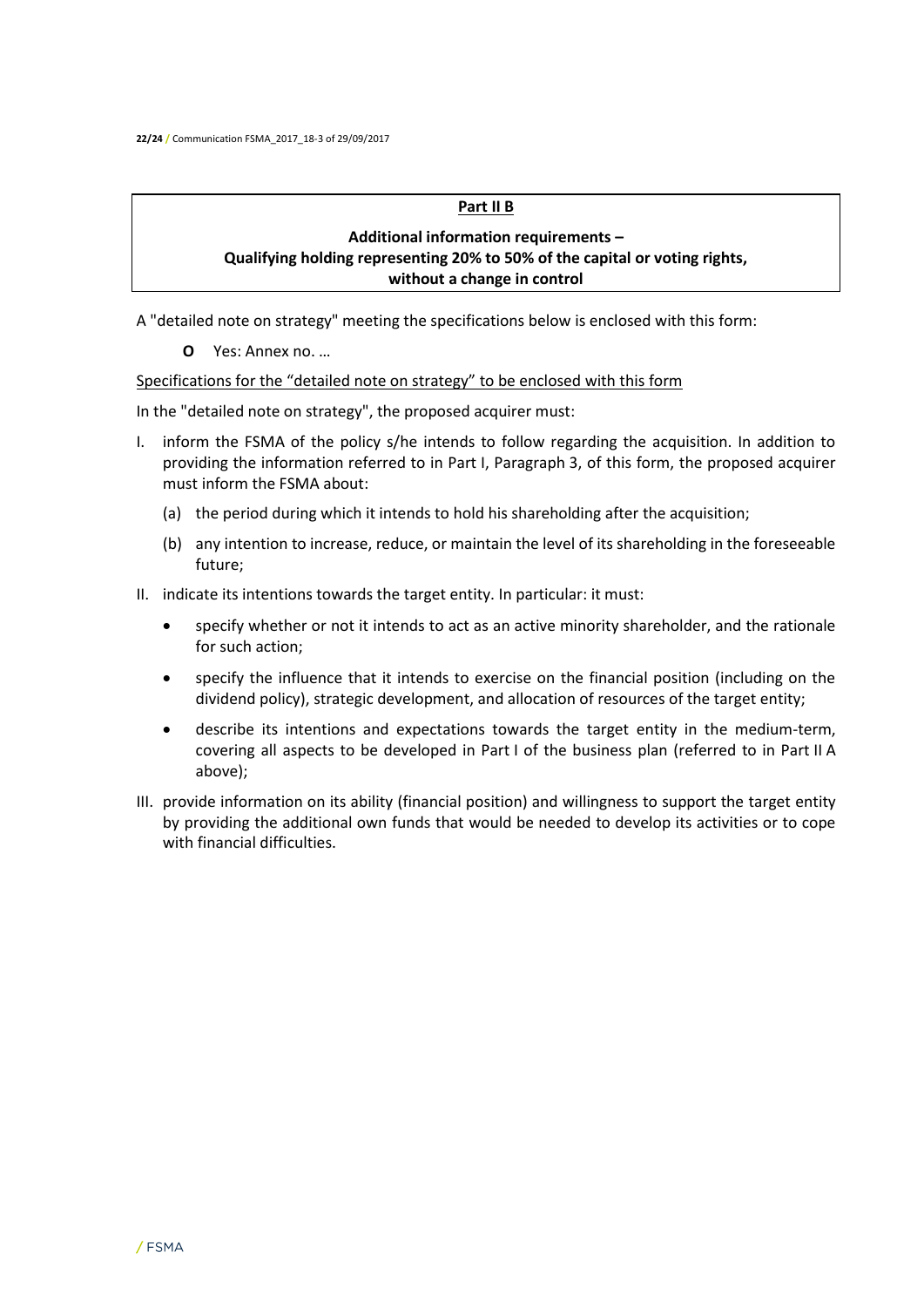## **Part II C**

## **Additional information requirements – Qualifying holding of less than 20%, without a change in control**

A "document on strategy" meeting the specifications below is enclosed with this form:

**O** Yes: Annex no. …

#### Specifications for the "document on strategy" to be enclosed with this form

Warning: depending on the overall shareholding structure of the target entity, the FSMA could request the proposed acquirer of a qualifying holding which would represent less than 20% of the capital and voting rights of the target entity to provide it with a "detailed note on strategy", as referred to in Part II B of this form, if the FSMA has grounds for believing that the "influence" that would be exercised by the proposed acquirer as a result of that shareholding would be equivalent to the influence that would be exercised as a result of a shareholding of more than 20%.

Subject to this reservation, the proposed acquirer must provide the FSMA with a "document on strategy", in which it must:

- I. inform the FSMA of the policy it intends to follow regarding the acquisition. In addition to providing the information referred to in Part I, Paragraph 3, of this form, the proposed acquirer must inform the FSMA about:
	- (a) the period during which it intends to hold its shareholding after the acquisition;
	- (b) any intention to increase, reduce, or maintain the level of his/her shareholding in the foreseeable future;
- II. specify whether or not it intends to act as an active minority shareholder, and the rationale for such action;
- III. provide information on its ability (financial position) and willingness to support the target entity by providing the additional own funds that would be needed to develop its activities or to cope with financial difficulties.